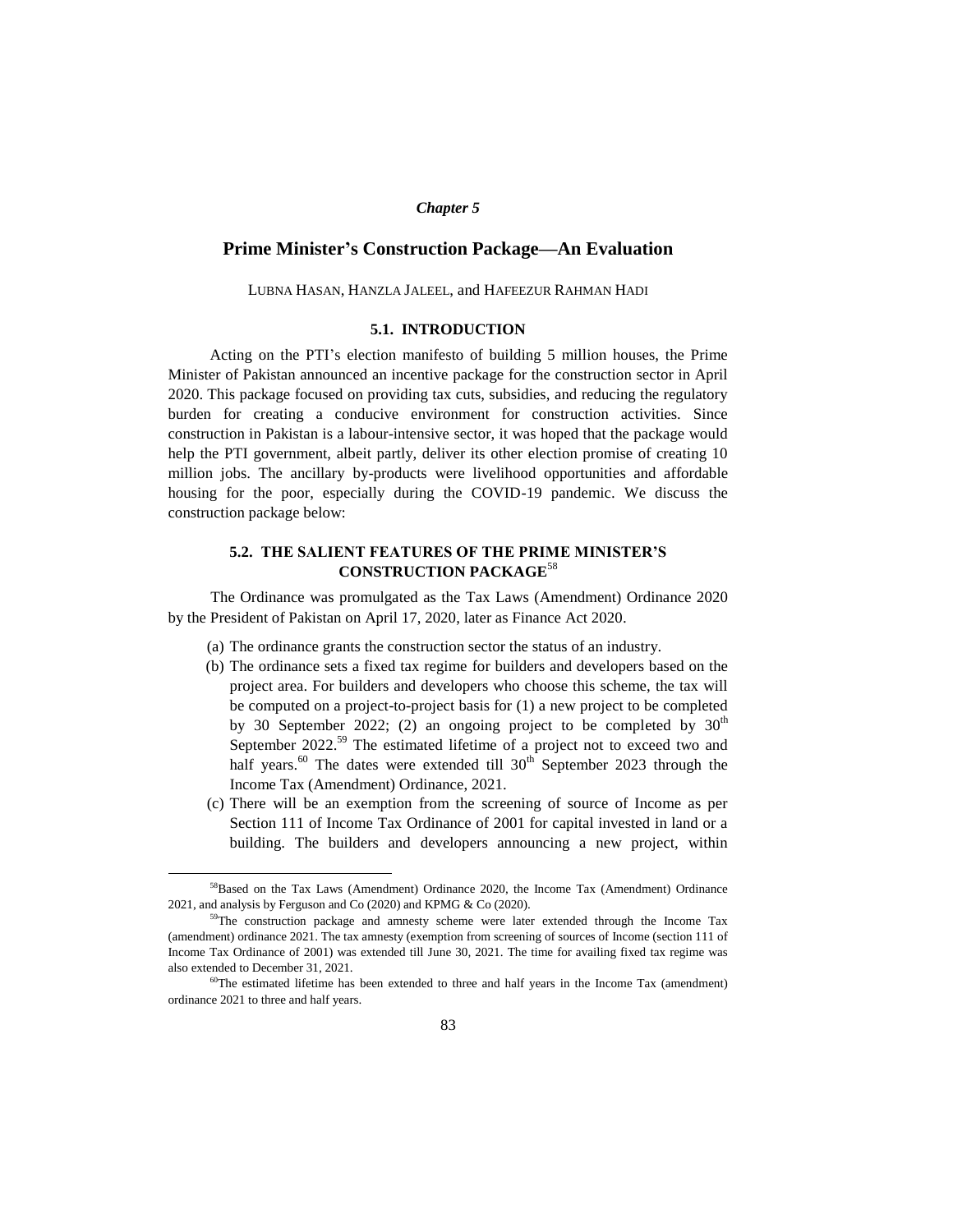parameters of this package incentive, shall not be examined for the sources of their wealth.<sup>61</sup>

- (d) The builder or developer, willing to avail this scheme, are required to
	- (i) open a new bank account and transfer/deposit money into it before 31st December 2020 where investment is in the form of money or
	- (ii) have the title deed of the land in case of investment in the form of land at the time of commencement of the Tax Laws (Amendment) Ordinance. 2020. In the case of investment in land, the construction activity should initiate before  $31<sup>st</sup>$  December 2020<sup>62</sup> and finish before 30<sup>th</sup> September 2022.
- (e) If the investment is made by a company or an association of persons (AOP), such a company or AOP must be a single object (builder or developer) and must be registered under the Companies Act 2017 after the commencement of the Tax Laws (Amendment) Ordinance. 2020 and or on before  $31<sup>st</sup>$  December 2020. Conditions for investments are as detailed above.
- (f) A person making investments under the above clause shall submit a prescribed form on the IRIS portal by the  $30<sup>th</sup>$  day of June 2021.
- (g) The money or land invested shall only be used for the said project.
- (h) Exemption from the screening of income will also apply to
	- (iii) the first time purchaser of a building or a unit of a building given that (i) for a new project, full payment is made to builder through a crossed banking instrument before  $31<sup>st</sup>$  March 2023, (ii) full or balanced amount is paid to developers through a crossed banking instrument before 31<sup>st</sup> March 2023 for an existing incomplete project.
	- (iv) The buyer of a plot who intends to construct a building on it given (i) the purchase and full payment is made through a crossed banking instrument on or before  $30<sup>th</sup>$  June 2021, (ii) construction is commenced on or before  $31<sup>st</sup>$  December 2021 and completed on or before  $30<sup>th</sup>$  September 2023, and the person registers with the Federal Board of Revenue (FBR) through its web portal.
- (i) The builders/developers must obtain from relevant authorities the total land area, covered area, and saleable area in square feet (or yard) of the project, any certificate to this effect, and submit the certificate to the FBR.
- (j) There will be a mortgage subsidy of PKR 30 billion for the first 100,000 houses being built for the poor.
- (k) In case of investment under the Naya Pakistan Low-Cost Housing Scheme, 90 percent of tax payable on the income, profits, and gains of projects of low-cost housing approved by Naya Pakistan Housing and Development Authority (NPHDA) shall be exempted for investors.

 $<sup>61</sup>$ Section 111 of the Ordinance empowers the tax authorities to require any person to explain the</sup> sources of his investments or assets, etc. (Ferguson and Co, 2020)

 $62$ This deadline for registration with the FBR as well as initiation of construction on land was extended up to June 30, 2021, in the Income Tax (amendment) Ordinance 2021. The deadline to complete projects registered with the FBR was extended till September 30, 2023. Further, the last date for the purchase of house and plot has been extended from September 30, 2022, to March 30, 2023.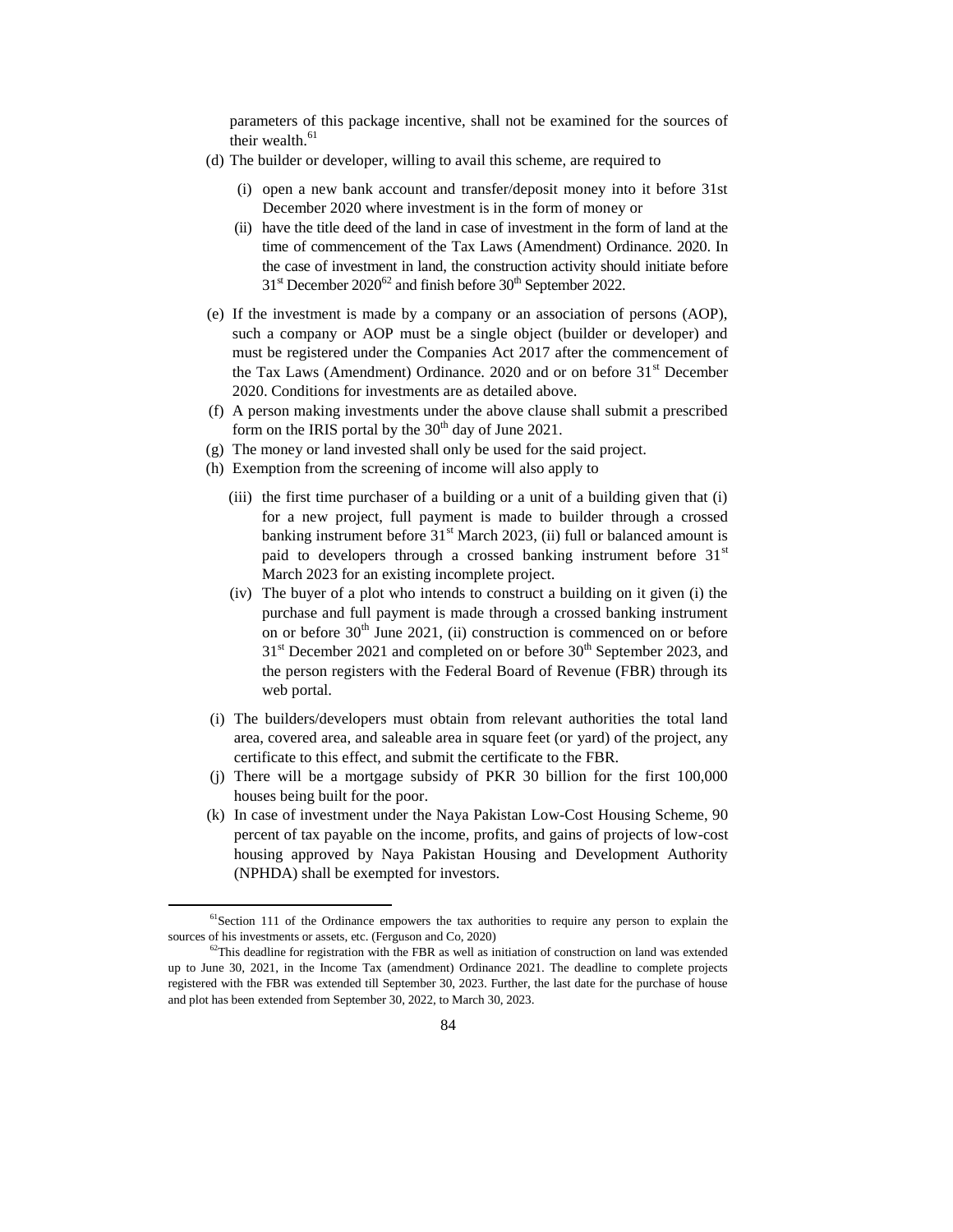- (l) Builders/developers covered under the special regime will be exempted from the withholding tax (section 153 of the ordinance) on purchase of material (except steel and cement) and of services (provided by non-corporate service providers).
- (m) Compromising section 111 of the Income Tax Ordinance of 2001 on the concealment of wealth, Punjab and Khyber Pakhtunkhwa provinces, and Islamabad Capital Territory have introduced amendments in the relevant tax writs.<sup>63</sup>
- (n) Provincial taxes have been slashed. Transaction duties amounting to around 8- 9 percent, and services cost about 8 percent were reduced to 1 percent stamp duties and eased the rest $64$ .
- (o) Aimed at facilitating the construction industry, this package has furthered the regulations through the Naya Pakistan Housing Program (NPHP) and authorised the establishment of the Construction Industry Development Board (CIBD).
- (p) A Real Estate Regulatory Authority to be set up to provide a one-window facility, online approval of permits, and bringing housing-related departments under one roof.

The current package is also seen as an attempt to provide amnesty to both buyers and sellers to whiten their money. For example, it requires, and we quote:

- (1) All money to be invested in projects under this schedule for which an explanation of source is not available with the person making the investment shall be put in a designated bank account of the person on or before 31s` day of December 2020 and subsequently be drawn for investment expenses.
- (2) All money to be invested in the first purchase of such projects under this schedule for which an explanation of source is not available with the person making the investment shall be put in a designated bank account of the person on or before the 30th day of September 2022 and be subsequently paid to the owner of the project through a crossed bank cheque.

## **5.3. WILL THE PACKAGE SPUR CONSTRUCTION?**

The construction package promises to address housing deficiency, provide affordable housing, generate economic activity, and provide employment. We evaluate this program on two dimensions, namely: Relevance and Effectiveness. We have also conducted a small perception survey to gauge the response of the end-users.

# **5.4. RELEVANCE OF THE P. M. CONSTRUCTION PACKAGE**

The package seems timely and relevant for ameliorating many ailments that plague Pakistan's housing and construction sector. The construction sector had earlier faced a contraction of activities due to the government's initial stance on the real estate sector

 $^{63}$ KP Finance Act, 2010 through a Provincial Ordinance exempts the property value from CVT, be it commercial or industrial, multi-story plazas etc. Also, through an amendment made to Schedule 1's S.N. 18 of Khyber Pakhtunkhwa Act of 1899. The KP Government also notified through 709-11 to grant exemption to Construction and affiliated industries.

<sup>&</sup>lt;sup>64</sup>Punjab through its Stamp Duty (Amendment) Ordinance has slashed the stamp duty on immovable property to 1 percent in addition to Sales tax exemption on construction services as per notification dated April 2, 2020.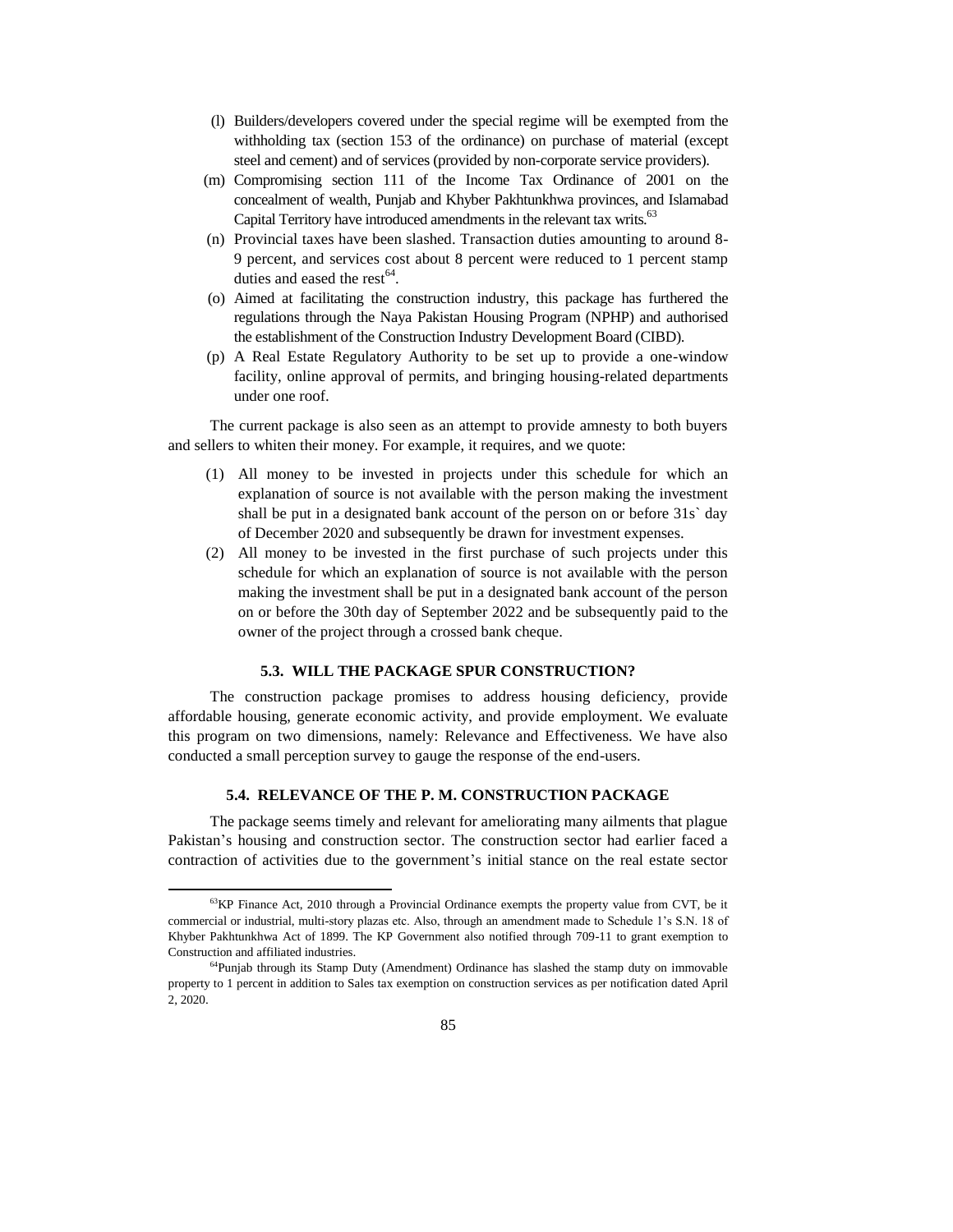and a failed reform effort in 2018 that had created a negative sentiment in the market.<sup>65</sup> Below we look at the construction sector and the housing market dynamics to examine the incentive structure and the factors impeding the demand and supply side of the market, which paved way for an incentive package for the construction sector with a focus on housing for the poor.

## **5.5. THE CONSTRUCTION SECTOR IN PAKISTAN**

Construction is a leading industry the world over. McKinsey Global Institute (2017) had predicted that construction would add 13 percent to the world's GDP and employ 7 percent of the workforce globally. In Pakistan, the sector added PKR 919 billion to the GDP in the Financial Year 2021. Its contribution to GDP stands about 2.7 percent annually,<sup>66</sup> which is small compared to the neighbouring countries India and China, where the construction sectors are growing rapidly and contributing a more significant share to  $GDP<sup>67</sup>$ .



**Fig. 1. Construction Share in GDP**

*Source:* Pakistan Economic Survey (PES) (2020-21).

Despite its low weightage in the gross domestic product, it absorbs a relatively large percentage of the labour force.

<sup>&</sup>lt;sup>65</sup> See section 5.6.1 below

<sup>&</sup>lt;sup>66</sup> On average, construction has contributed about 2.5 percent to GDP over the last 20 years, which pales in comparison to its performance in the early 1990s (4.2 percent) (Islam, 2006, Pakistan Economic Survey 17-18).

<sup>67</sup> Construction sector contributes 8.2 percent to India's GDP and 6.8 percent to China's GDP (Statista.com, accessed on June 19, 2020)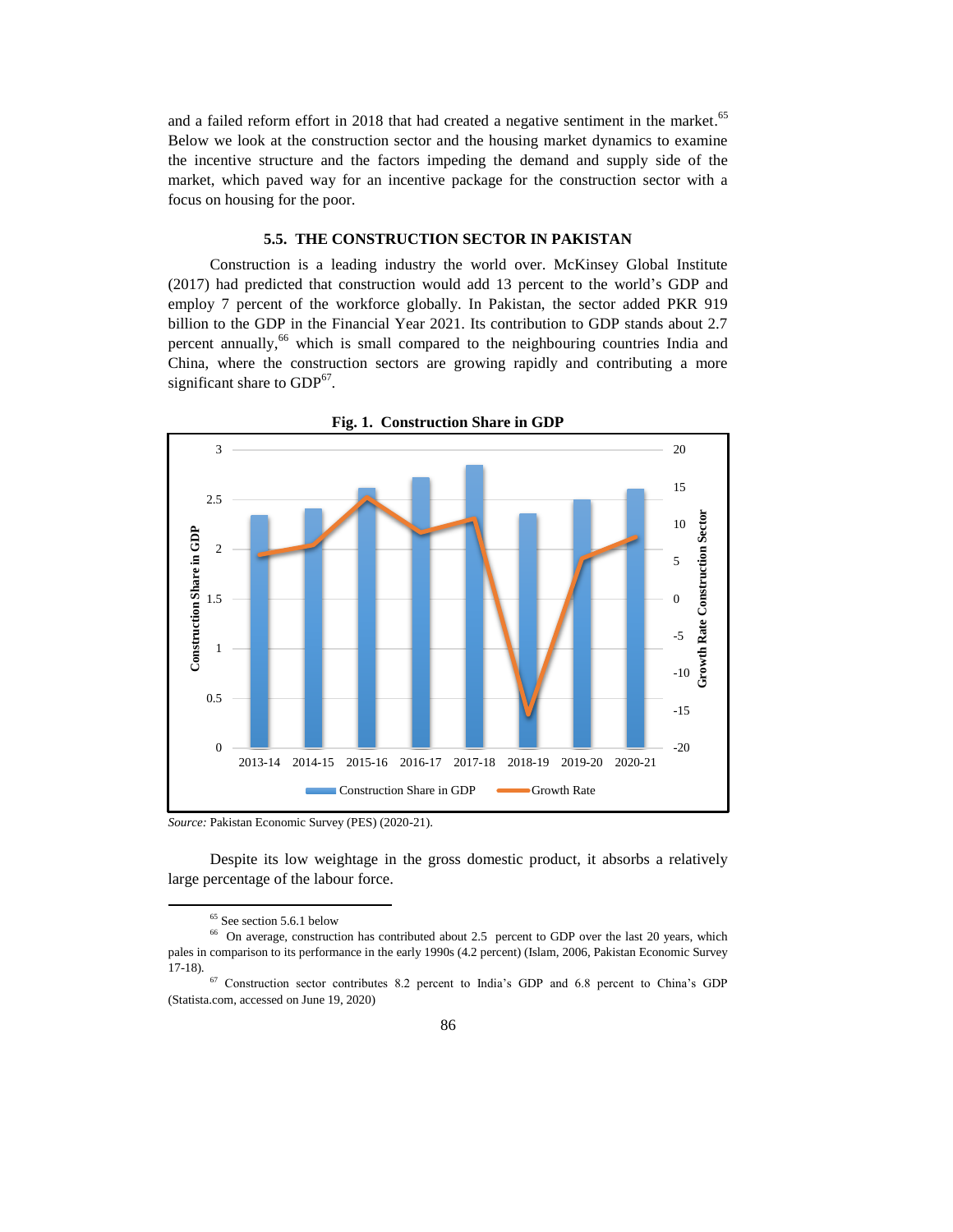

**Fig. 2. Labour Force in Construction (percentage)**

*Source:* PES (2020-21).

It is also a sector that is highly undocumented. Anecdotal evidence suggests that its contribution to GDP is much higher than what official numbers show<sup>68</sup>. The Association of Builders and Developers [ABAD] suggests that about PKR 1.1 trillion is stuck in litigation relating to construction and housing<sup>69</sup>. Fitch Solution, one of the toprated credit rating agency in the world, predicts the market value of the construction sector in Pakistan to be around PKR 2,705 billion by  $2028^{70}$ . The sector has a high multiplier effect due to the backward and forward linkages in the economy (Khan 2008). Estimates put the contribution of construction to GDP at 10 percent after accounting for the multiplier effects (Aurora 2020). Table (2) indicates the value chain in the construction sector. The sector has linkages with more than 40 industries.

Table 5.1

| Construction bector value Chain in Fanishin |                                                      |  |
|---------------------------------------------|------------------------------------------------------|--|
| Value Chain                                 | Complementing Sub-Industries                         |  |
| Land Acquisition (both government and       | Real Estate, State, Legal Counsel, Bank,             |  |
| Private)                                    |                                                      |  |
| Architecture, planning permissions          | Consulting and legal costs can be increased by too   |  |
|                                             | many permissions                                     |  |
| Contracting                                 | Consultants, Labour, Engineers,                      |  |
| Raw Material & Procurement                  | Cement, Steel, Glass, Stone, Retail, Plastic, Gas,   |  |
|                                             | Electronics                                          |  |
| Project management and construction         | M&E labour managers                                  |  |
| <b>On-site Construction</b>                 | Labour, Engineers, Architects                        |  |
| Marketing & Sale                            | <b>Advertising Agencies</b>                          |  |
| Use and employment                          | Rental agencies, offices, homes, employment spinoffs |  |
| <i>Source:</i> Author's own.                |                                                      |  |

*Construction Sector Value Chain in Pakistan*

<sup>&</sup>lt;sup>68</sup> As per the World bank, real estate holds 60-70 percent of the total wealth of the country. This estimate puts the value of real estate between \$300 -400 million (Profit, 2020).

 $^{69}$  https://invest.gov.pk/housing-and-construction

 $70$  Ibid.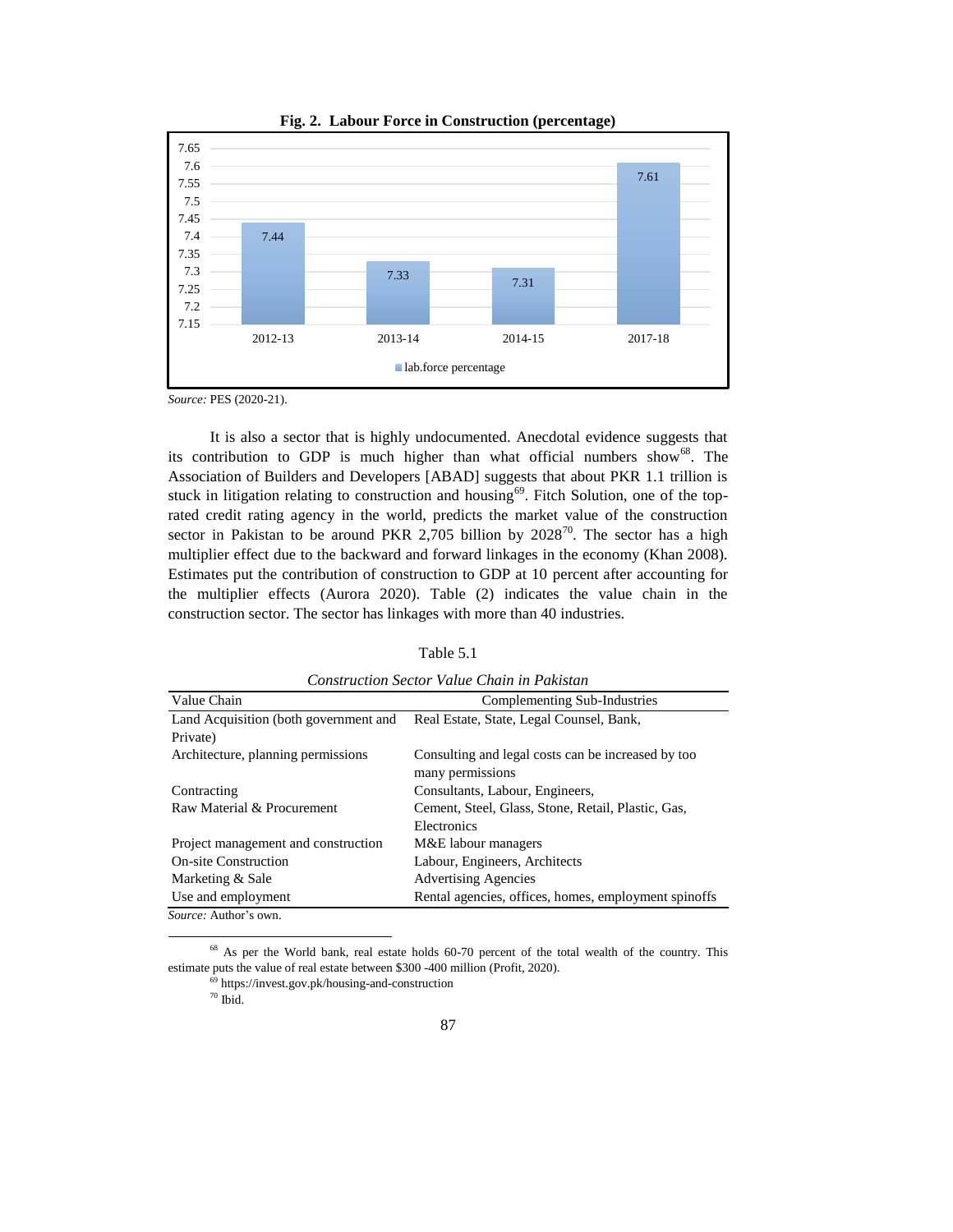Public Sector Development Programme (PSDP) is the main driver of the construction sector, with most revenues coming from government contracts.<sup>71</sup> CPEC has also given boost to construction activities since its onset. Construction of residential projects and houses makes a sizable part of the industry (PACRA, 2021).

The market structure of construction is highly skewed. While the high end of the spectrum is dominated by the government and a few big private firms, the other end is occupied by small private constructors (called contractors or '*thekedar'* in local vernacular). Most of the prominent builders—or developers, as they're called, are either public sector contractors or work on government contracts. FWO, NLC, NHA, WAPDA, NESPAK are heavily invested in public sector work and are public-sector owned. The PSDP remains focused on brick and mortar and offers these large players large portions of public sector work (PIDE Policy viewpoint  $11$ ). The most prominent private players— DESCON, Arif Habib—are also taking up the large public sector projects; hence the private sector construction development remains limited. The private sector projects— Bahria, DHA, Eden, Paradise—remain primarily about the construction of single-family houses. This has rendered the construction a lopsided affair in Pakistan mainly consisting of either single-family houses or large infrastructure development (roads, underpasses, flyovers, and bridges). Its grave shortcomings are delineated in the PIDE Policy Viewpoints [\(12,](https://www.pide.org.pk/pdf/Policy-Viewpoint-12.pdf) [16\)](https://www.pide.org.pk/pdf/Policy-Viewpoint-16.pdf).

The construction sector also suffers from lack of professionalism, planning, qualified workforce, defective and corrupt contracting procedures, time and cost overruns, lack of insurance, inadequate financial resources, lack of equipment (Mir, Tanvir, and Durrani, 2007), low productivity, and lack of innovation (McKinsey Global Institute, 2017), which inhibit the sector from realising its true growth potential.<sup>72</sup>

#### **5.6. REGULATORY BURDEN AND POLICY FAILURES**

Pakistan's construction sector is heavily regulated and controlled (PIDE PV, [12\)](https://www.pide.org.pk/pdf/Policy-Viewpoint-12.pdf). The procedures and permissions required for construction are extensive and complex. For Karachi, before a builder can start work, about 20 no-objection certificates are needed from several departments (the Sindh Building Control Authority, Karachi Development Authority and Master Plan Department, CAA, SSGC, KE, KW&SB, PAF). The simple process of getting a NOC can take up to a year (Samaa, 2020). The strict regulations for site development, along with the absence of land records and titles deeds, render obtaining a construction permit tedious and time-consuming  $(SBP<sup>1</sup>$ <sup>st</sup> Quarterly Report 2019).

The regulatory structure is not well defined either. A developer faces different regulators, spanning across different tiers of government and various Development Authorities. Each Development Authority has its own set of rules and procedures. According to Mr. Arif Habib, regulators such as Sindh Building Control Authority (SBCA) and Lahore Development Authority (LDA) have considerable gaps in regulation standards, quality of human resources, and policies. He terms construction business as

 $71$  National Highway Authority (NHA) has a portfolio of 40 projects with PKR 179 billion reserved for it in the PSDP outlay (FY21).

 $72$  See Annexure 1 for a SWOT analysis of the construction sector by PACRA.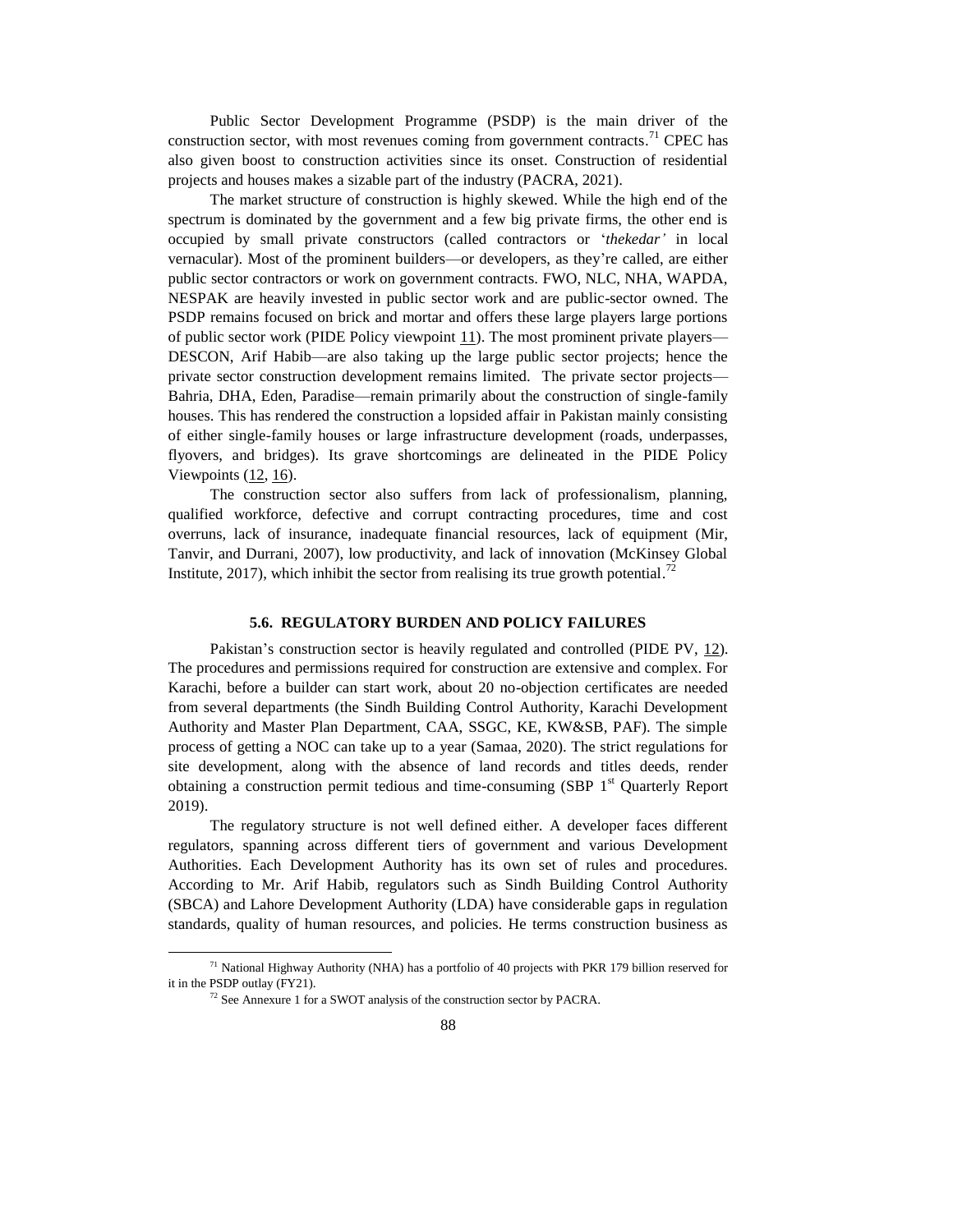one that must fulfill conditions of town planning, engineering, construction, transport, utilities, legal, and environment. Regulators do not have the capacity to view the sector properly and in its entirety (PIDE Webinar on Construction, 2020).

#### **5.6.1. Policy Failure - The Finance Act 2018**

In its earlier days, the incumbent government repeatedly asserted that real estate was a cesspool of black money and had to be 'documented' into the formal economy. Numerous measures were introduced in the Finance Act 2018 to counter the underdocumentation in the real estate sector and tax avoidance. For instance, it imposed a ban on the purchase of property above PKR 5 million for the non-filers; initiation of legal proceedings against any such transactions that are understated for either concealment of the source of income or tax avoidance; and giving the government the power to purchase the property in question in case the understatement is proven.

This stance created a negative sentiment in the market as transactions dwindled and the businessmen scaled back their works. The construction industry virtually came to a standstill. As per Zameen.com (the most prominent online real estate portal), the construction activity had reduced significantly. 'Austerity' had aggravated the unemployment in the country, and no new projects were inaugurated. The State Bank of Pakistan had raised the policy rate to 13.75, which further dampened the willingness to take loans, invest, and construct.





*Source:* PES (2020-21).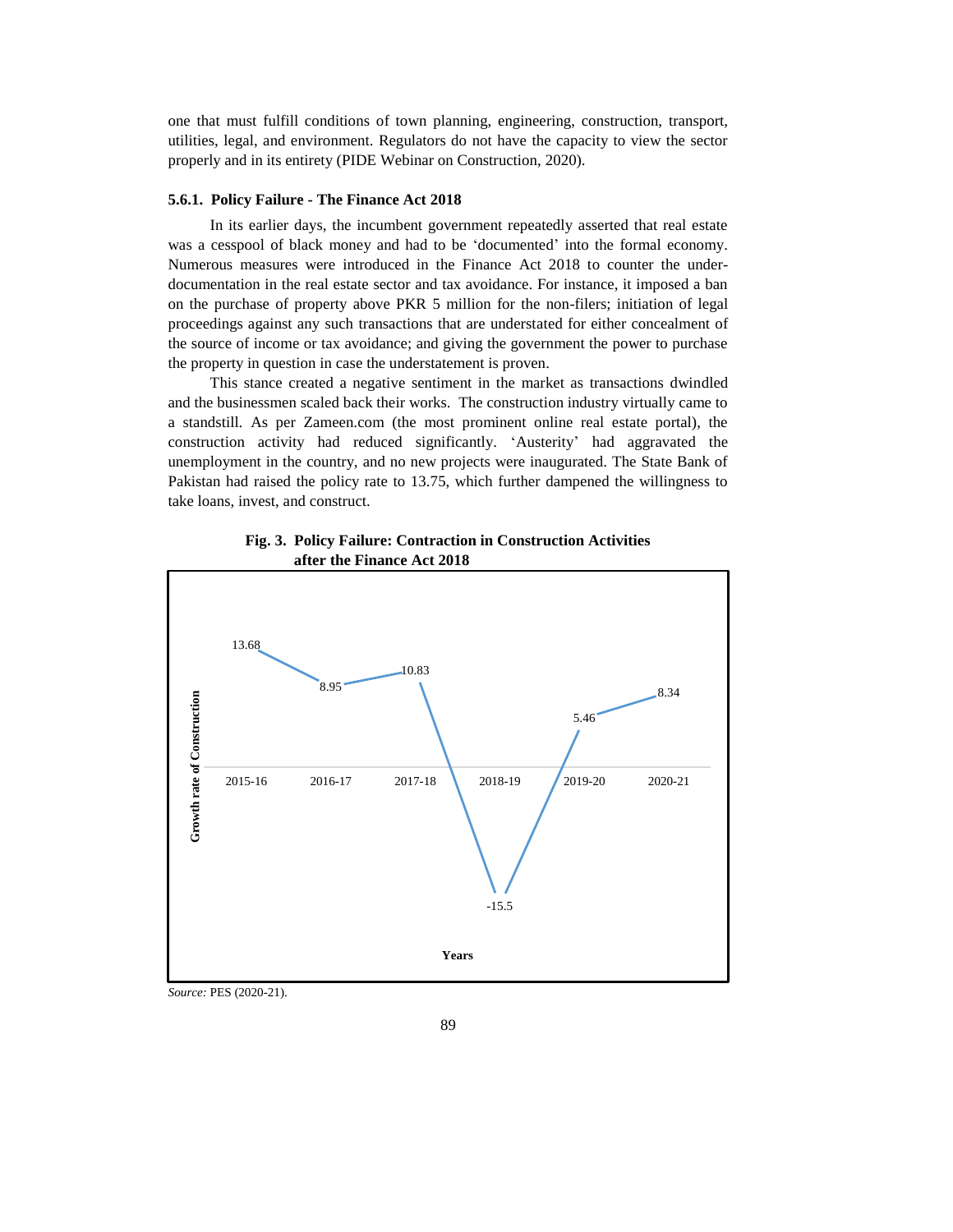# **5.7. HOUSING SHORTAGE AND THE DYSFUNCTIONAL HOUSING MARKET IN PAKISTAN**

Pakistan also faces a serious shortage of housing. The existing stock of about 32 million houses leaves the country short of between  $10-12$  million houses<sup>73</sup>. ABAD estimates that 0.25 -0.3 million houses are constructed annually against a demand of 0.7 million houses, which leaves an annual gap of 400,000 housing units. The population growth and increasing trend of urbanisation<sup>74</sup> will further require 360,000 units annually in the next two decades (Minhas, 2021).



**Fig. 4. Estimated Shortage 2017 projected Shortage 2047 in Punjab**

Urban Unit (2019).

 $\overline{a}$ 

The housing deficit will exacerbate if not tackled on an urgent basis. This shortage implies that about one-third of the population lives with inadequate housing (SBP 2019). For Punjab alone, the housing deficit is expected to increase to about 10 million units by 2047 (Urban Unit 2019).

Much of the housing shortage results from our fancy for garden city approach in urban planning, which is land-intensive and has caused massive sprawl of our cities. This inefficient use of land has made owning a house a distant dream for a large proportion of the population. Vertical development of cities makes housing affordable by distributing the cost of land over many owners. The densification and mixed-use of land in cities have other benefits like reduced dependence on cars.

<sup>73</sup> Of which 20 million are in urban areas and 12 million in rural areas.

<sup>&</sup>lt;sup>74</sup> Which will add 2.3 million to urban population every year.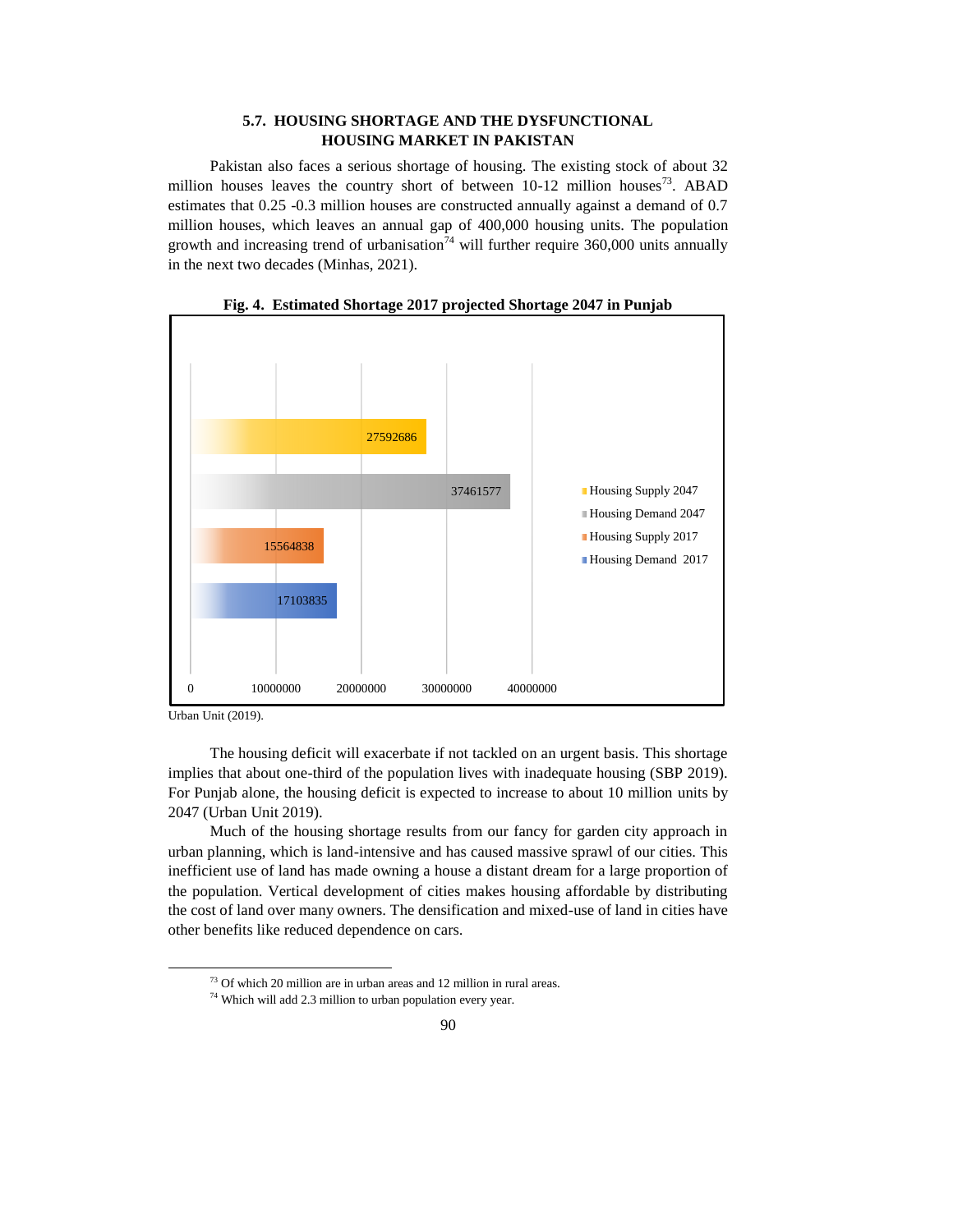

**Fig. 5. Access to Housing in Lahore, Punjab**

*Source:* Siddiqui (2014).

Access to housing is also limited. As the above figure shows, in Lahore, 68 percent of the low-income population has only one percent of housing within their reach, whereas the upper 12 percent segment has access to 56 percent. Inadequacy of housing stems not just from the short supply of housing but also from extreme inequality in access to it.

# **5.7.1. Missing Rental Market for the Poor**

The rental housing market is highly skewed against the poor. For Punjab, the poorest 40 percent population has access to only 5 percent of rental housing, whereas upper-income households (0.3 percent) have disproportionately higher access (9 percent) (Figure 6 below).





*Source:* (Urban Unit 2019).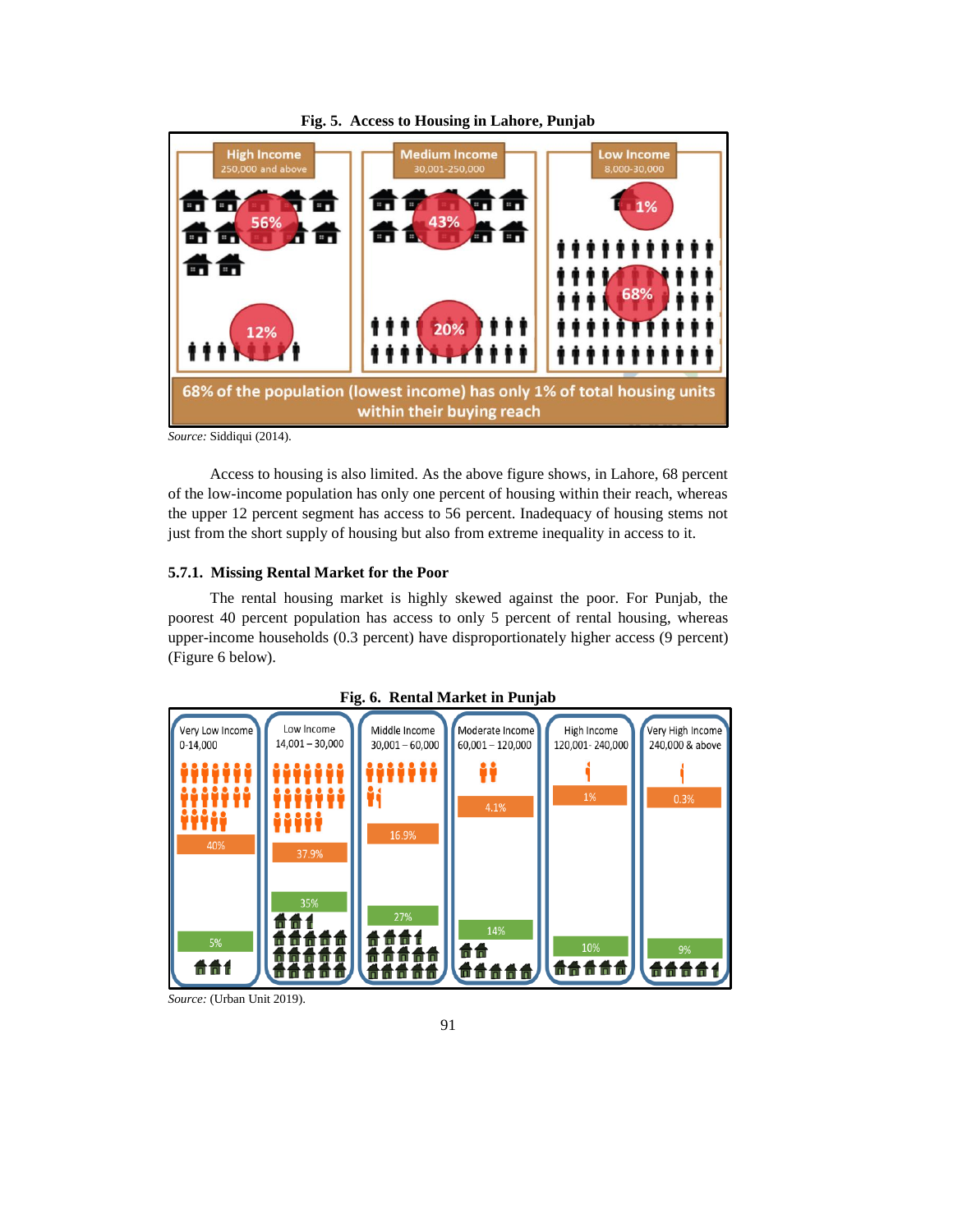#### **5.7.2. Inefficiencies in Land Market, Informality and Under-valuation**

Pakistan lacks well-functioning land markets. Vague land titling system, regulated prices (such as the Deputy Commissioner (DC) rate), and non-availability of a common record of land and entitlement create impediments in the smooth functioning of markets<sup>75</sup>. Unclear land titles are a major cause of court litigations over land. ABAD suggests that about PKR1.1 trillion are stuck in litigation. "Stringent regulations for site development are responsible for the limited progress" in real estate (SBP  $1<sup>st</sup>$  Quarterly Report 2019).

To make matters worse, the construction industry is largely informal. Pakistan, in general, has a large informal economy. According to the State Bank of Pakistan (2019), "A significant share of the unreported gains finds its way to the country's property market. Further, very low official property valuations provide individuals a 'legal' way of under-documenting the transactions, those are benefited particularly who aim to minimise their tax liabilities or conceal their wealth as well as the source of income" (SBP, 2019: 92).

| Comparison of DC, FBR, and Market Rates in LHR and KHI |            |        |              |            |         |            |
|--------------------------------------------------------|------------|--------|--------------|------------|---------|------------|
|                                                        |            | Lahore |              |            | Karachi |            |
|                                                        | <b>DHA</b> | Cantt. | <b>WAPDA</b> | <b>DHA</b> | North   | Gulshan-e- |
|                                                        | Phase V    | Area   | Town         | Phase VI   | Karachi | Iqbal      |
| DC rate                                                | 14000      | 14000  | 8800         | 6987       | 1197    | 6987       |
| FBR rate                                               | 8400       | 11700  | 8400         | 15124      | 3024    | 15124      |
| Market rate                                            | 60254      | 41975  | 41975        | 102180     | 62111   | 59437      |

Table 5.2

*Source:* The average valuation of 1 Kanal Residential Property (thousand Rupees) SBP (2019).

DC = Deputy Commissioner.

l

FBR = Federal Board of Revenue.

LHR = Lahore, and KHI = Karachi

The difference in District Collector (DC) rate<sup>76</sup> and Market rate (Table 1) is significant. It not only rips the potential source of revenue for the provincial government but the difference in valuation is also used to whiten black money. It is unclear why property valuations are based on archaic DC rates and do not reflect the actual market price, further hampering the housing market's growth.

Summing up, given the market imperfections and heavy regulations, the construction sector and housing market are working at a sub-optimal level. We can infer that, at the time of its promulgation, the Prime Minister's Construction Package and associated tax incentives and subsidies looked pertinent for giving a boost to construction activities, providing employment to skilled and unskilled workers during the Covid pandemic, and increasing the housing stock. The question remains if it would deliver on its promise. In the next section, we analyse the effectiveness of the package. Aside from reviewing the recent construction activities, we have also conducted a small field survey to gain the perspective of the end-user of the package to gauge user satisfaction.

 $75$  Minhas (2021) writes that the archaic land titling system creates non-transparency in titles and ownership.

 $76$  DC rates are used for valuation of properties for the purpose of levying taxes and stamp duties.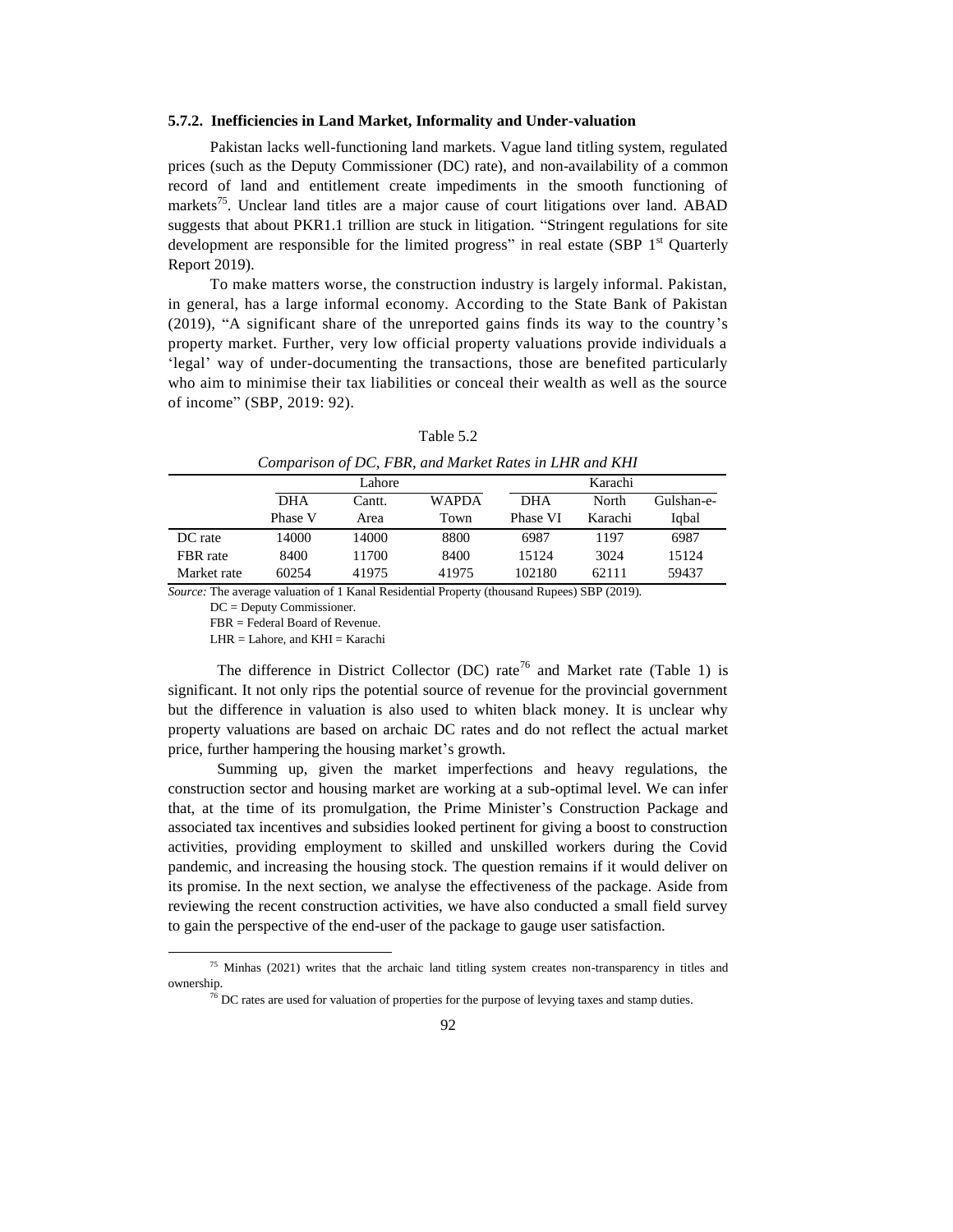## **5.8. EFFECTIVENESS OF THE CONSTRUCTION PACKAGE**

According to FBR, a total of 2125 projects worth PKR 493 billion were registered under the PM's Construction Package. 1,321 persons had registered themselves through Bureau's online system for 2,125 projects. Out of these, 1,775 were new projects, while 350 were existing projects (The Nation, 2021). Gross Fixed Capital Formation (GFCF) by the private sector grew by 20.6 percent between FY2019 and FY2020. Private sector GFCF amounted to over 95 percent of the total (BOI, undated).

What do we make of these numbers? PTI in its election manifesto had promised 5 million houses and 10 million jobs. The PM Construction Package was pitched to meet both ends. Construction being labour-intensive sector, a boost in it would absorb a large number of skilled and semi-skilled workers. The Prime Minister, while chairing a session of the review committee for the construction sector, had opined that in Punjab only, construction would generate economic activities worth PKR 1500 billion and create 2.5 lakh jobs (The News, 2021). The government believed that the construction of 3 million houses in five years will create 12 million jobs each year for the next five years<sup>77</sup>(NPHA, 2020). Would 2125 projects registered with the FBR and other construction activities outside the ambit of FBR generate the numbers that the government is vouching for is a wild guess at best! Even if we assume a best-case scenario of high-rise buildings of twenty-plus stories, a few housing societies, and the houses constructed by the government, the numbers would not match the target set by the government. Below we discuss where the package hit the right notes and where it hit glitches.

#### **5.8.1. A Much Awaited Reform Package**

The stakeholders in the construction sector did receive the Prime Minister's Construction Package with much enthusiasm. Large sums of money were stuck in the real estate sector. There was a perception that the Scheme would boost the construction sector. The data of related inputs also showed an upward trend. Local dispatches of cement went up by 19 percent to 40.2 million tonnes during the first three-quarters of the Financial Year 21. Total cement dispatches (local plus exports) increased to 48.3 million tonnes during this period, up from 40.5 million tonnes from the previous financial year (Dawn, 2021).<sup>78</sup> Figure (7) below shows the local offtake of cement from July 2019 to June 2021. Barring a dip in local dispatches from February to May 2021, demand for cement saw a steady rise. The data does support an upward trend in the construction sector, but how much of this increase is due to the P.M construction package is hard to gauge when some mega projects are running in the country.

A Construction Industry Development Board (CIDB) was also set up by the Ministry of Planning, Development, and Initiatives. The initial draft bill is pending approval.<sup>79</sup> CIDB is expected to facilitate the private construction industry, encourage investments, and provide a one-window facility to investors (Business Recorder, 2020).

 $77$ This estimate was arrived at by assuming that the construction of a house creates 20 jobs, and 3 million houses will create 60 million jobs (ibid).

 $78$ Cement exports also rose by 7 percent during this time. All Pakistan Cement Manufacturers Association (APCMA) expected that the country's installed cement production capacity will reach 99Mt/year within the next few years (Dawn, 2021).

<sup>&</sup>lt;sup>79</sup><https://www.pc.gov.pk/web/draftlegis>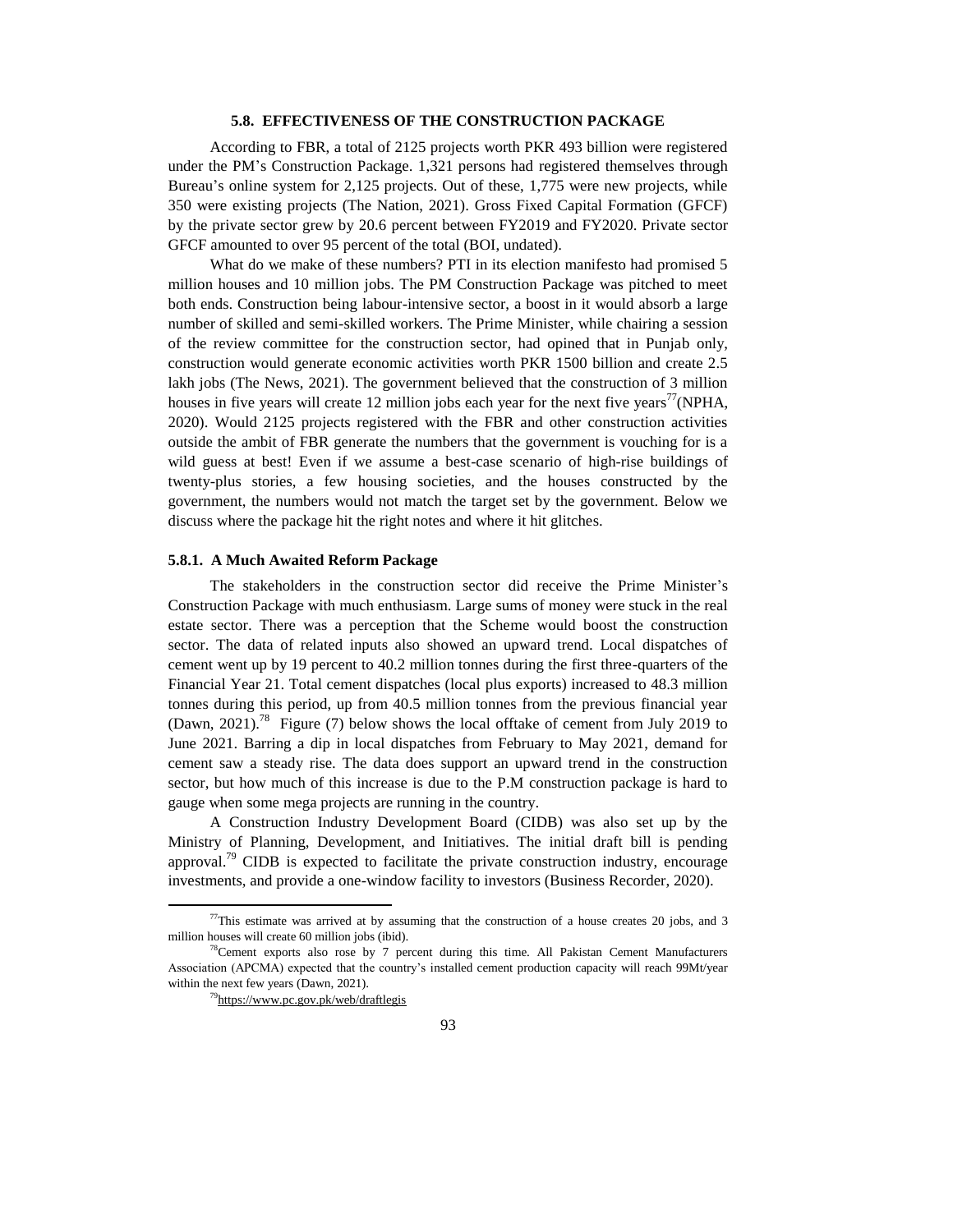A step toward regulation and promotion of the real estate sector was taken with the promulgation of the Islamabad Real Estate (Regulation and Development) Act,  $2020^{80}$ , to safeguard the interest of buyers, bring efficiency and transparency in the real estate sector, and provide speedy dispute resolution by establishing an Appellate Tribunal.





l

The establishment of the Automated Approval Regime by the Capital Development Authority (CDA) and Lahore Development Authority (LDA) has reduced the approval time from years to weeks.

The passing of a Foreclosure  $Law<sup>81</sup>$  paved way for the banks to expand their mortgage portfolio. State Bank of Pakistan (SBP) has taken many steps to provide an enabling environment. These include: requiring banks to keep 5 percent of their private sector advances for housing finance, relaxation in prudential regulations, using alternative methods of income assessment, exemption from using verifiable income for calculating debt to burden ration (DBR), simple and standardised application forms, acceptance of third-party guarantee during the construction period, waiver of debt burden ratio (DBR) in case of informal income, introduction of standard facility offer letter by banks, and establishing helpdesks at SBP field offices (Express Tribune 2022, Rahman 2021).

### **5.8.2. Unrealistic Timelines for the Projects**

The initiative failed to gain momentum initially. As late as August 2020, only 40 projects had been registered with the FBR, with only six months remaining till the deadline (The News, 2020). The developers complained of bureaucratic hurdles and delays, citing lack of coordination between different agencies and Development Authorities and slow processing of projects (ibid.). A former ABAD chairman opined

*Source:* APCMA.

<sup>80</sup>https://na.gov.pk/uploads/documents/1603371860\_439.pdf

<sup>&</sup>lt;sup>81</sup>The law, titled 'An ordinance to provide for the efficient recovery of mortgage-backed securities by financial institutions' (Ordinance No. IX of 2019), was passed by the National Assembly in November 2019.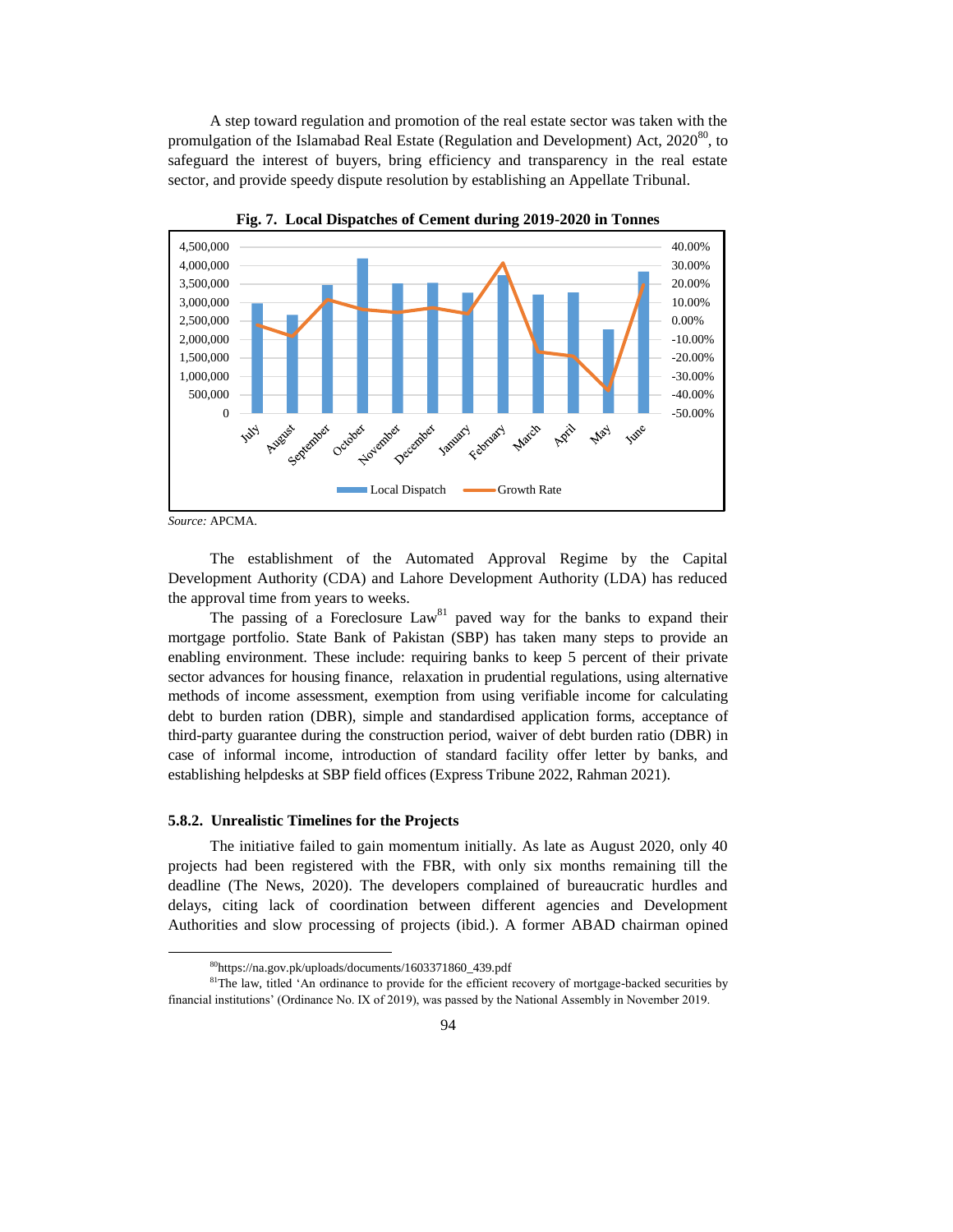that getting certifications and approvals from local authorities would be an arduous task. Further, the deadlines for registering projects (December 31, 2020) and for completing grey structures (September 30, 2022) are impractical, given that various authorities' approvals take a long time. $82$  Acquiring reliable contractors and workers would also be extremely difficult (Aurora, 2020). The COVID-19 pandemic had also dampened the construction activities.

The package picked up pace in the first half of 2021 when one thousand seventy projects worth PKR 383 billion were registered with the FBR to avail of the incentives and amnesty by May 2021 (Business Recorder, 2021). Construction sector borrowing in the first half of 2021 stood at PKR 88 billion, up 44 percent from last year's same period (The News, 2021).

#### **5.8.3. Inflationary Pressures and Construction**

 $\overline{\phantom{a}}$ 

The construction sector was soon hit by the inflationary trend in the prices of raw materials for construction, putting a brake on the initial momentum. Chairman ABAD, Mohsin Shaikhani, claims that about 50 to 60 percent of construction activities in Pakistan have come to a halt due to a hike in the prices of building material, higher freight charges due to supply chain disruption<sup>83</sup>, and a weakening of the Rupee against other currencies (Ahmed, 2021).

The Chairman of ABAD claims that the prices of cement, steel, and other construction inputs have increased by 70 percent, which has pushed the overall construction cost from PKR 2500 to PKR 4000 per square foot. The construction of lowincome houses has taken a big hit as the estimated price of PKR 3 million has now risen to PKR 4.5 million. Mr. Zaigham Rizvi, Chairman of Naya Pakistan Housing Task Force, also expressed that builders and developers were unable to complete the projects as per earlier estimates and negotiations were underway for the reevaluation of the costs.

Though the prices of construction materials were experiencing an upward trend for the past many years (Table 3), these have shot up exponentially recently. Steel prices started increasing in December 2020 and witnessed an 85 percent increase in its price and were trading at PKR 192,000 per ton (Ahmed,  $2021$ )<sup>84</sup>. Steel bar constitutes 40-50 percent of the cost of construction of high-rise buildings and 15-20 percent share for houses (Zameen.com, undated)<sup>85</sup>. Rising energy costs had pushed up the production cost of steel by 40 percent and increases in fuel prices had raised the freight charges (Express Tribune, 2021).

This inflationary trend in construction materials, owing to disruption in global supply chains due to the COVID pandemic, has dampened the construction activities in Pakistan in recent times.

 $82$ The deadlines were later extended through the Income Tax (amendment) Ordinance 2021 as discussed above.

<sup>&</sup>lt;sup>83</sup>Freight charges have jacked up from \$2000 to \$9000 from China to Pakistan due to the COVID Pandemic. The charges refer to a 40 foot container (Express Tribune, 2021).

<sup>&</sup>lt;sup>84</sup>A price adjustment to the tune of PKR 30,000 is expected as international markets correct course (ibid).

<sup>&</sup>lt;sup>85</sup>The price of steel has decreased slightly by PKR 5000 per ton in recent times owing to low scrap rates and sluggish demand. The price of scrap has come down from \$500 to \$465 per ton. Though, Chairman of Karachi Iron and Steel Merchants Association, Mr. Shammon Baqir Ali had expected the price to come down by PKR30,000 (Express Tribune, 2022).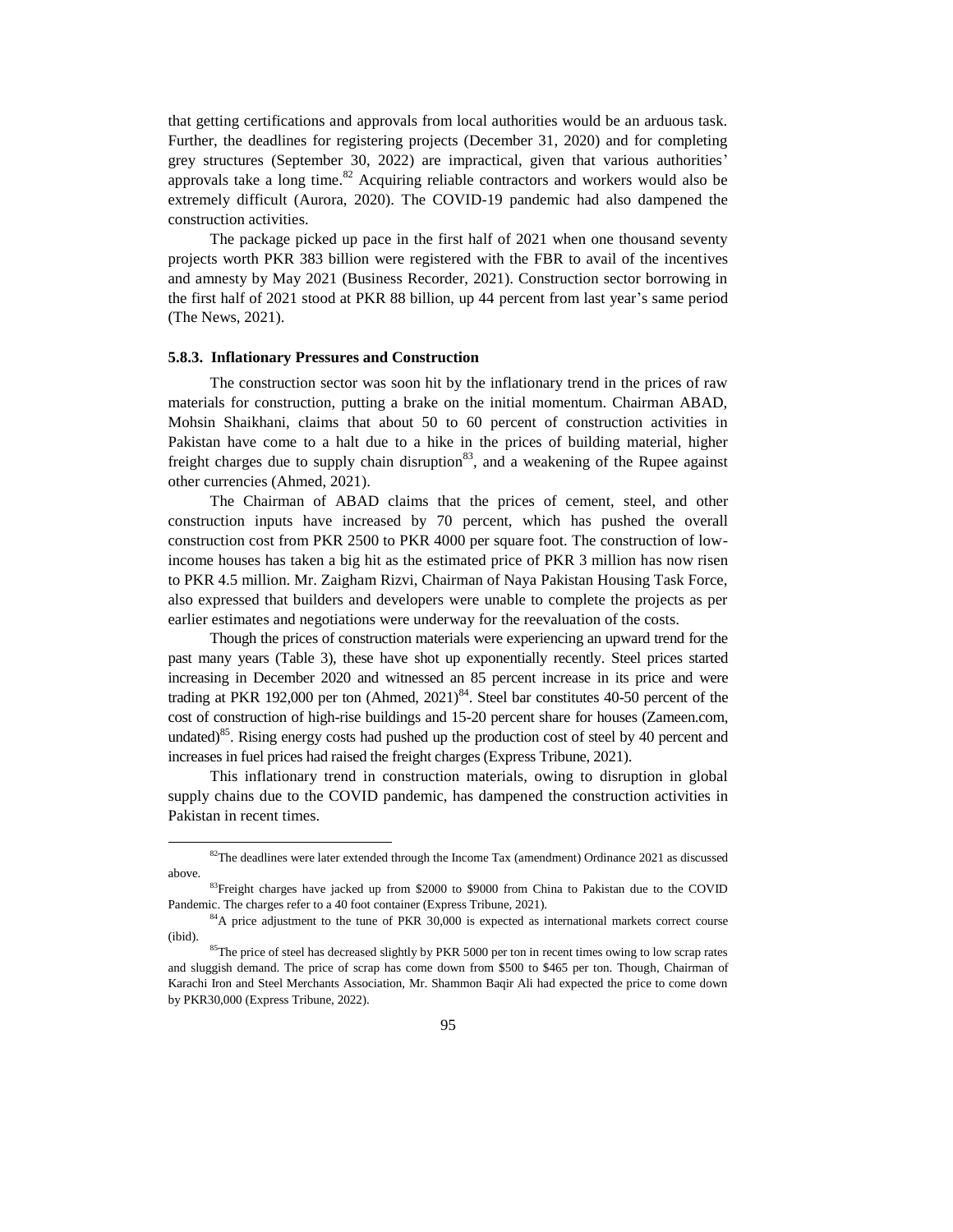|                               | Change in Price      |
|-------------------------------|----------------------|
| <b>Construction Material</b>  | (Dec $18 - Dec 20$ ) |
| Pipe fittings                 | 32%                  |
| Steel bars and sheets         | 23%                  |
| Construction inputs           | 23%                  |
| Bricks. blocks and tiles      | 22%                  |
| Cement                        | 19%                  |
| Paints and Varnishes          | 15%                  |
| Ceramic and Sanitary fixtures | 9%                   |
| Glass sheets                  | 7%                   |

Table 5.3 *Increase in Costs of Construction Material*

*Source:* Malik (2021).

## **5.8.4. Where is the Land?**

The package aims to spur the construction of 5 million houses to improve the much-needed housing stock. The big question is – where is the land? According to estimates (Table 3), 129,000 acres of land are required to build these houses (Nadeem *et*  al., 2020)<sup>86</sup>.

| anie |
|------|
|------|

Proposed Land-use Breakup and Estimated Area for 5 Million

| Low-income Housing Units                                                                                                                                                                                                                                                                                                           |              |            |                |           |           |
|------------------------------------------------------------------------------------------------------------------------------------------------------------------------------------------------------------------------------------------------------------------------------------------------------------------------------------|--------------|------------|----------------|-----------|-----------|
|                                                                                                                                                                                                                                                                                                                                    | Area of      |            | No. of         | Housing   | Area      |
| Housing Unit Size                                                                                                                                                                                                                                                                                                                  | Plot (sq ft) | Percentage | Story*         | Units     | (Acres)   |
| 3 Marla                                                                                                                                                                                                                                                                                                                            | 675          | 33         | 2              | 1,650,000 | 15468.75  |
| 5 Marla                                                                                                                                                                                                                                                                                                                            | 1125         | 18         | 2              | 900,000   | 14062.5   |
| 7 Marla                                                                                                                                                                                                                                                                                                                            | 1575         | 12         | $\overline{2}$ | 600,000   | 13125     |
| 10 Marla                                                                                                                                                                                                                                                                                                                           | 2250         | 7          | $\overline{c}$ | 350,000   | 10937.5   |
| Apartments 3 Marla                                                                                                                                                                                                                                                                                                                 |              |            |                |           |           |
| (2 bedrooms)                                                                                                                                                                                                                                                                                                                       | 675          | 20         | 7              | 1.000.000 | 2678.57   |
| Apartments 4 Marla (                                                                                                                                                                                                                                                                                                               |              |            |                |           |           |
| 3 bedrooms)                                                                                                                                                                                                                                                                                                                        | 900          | 10         | $\tau$         | 500,000   | 1785.71   |
| Total (45% of total land area)                                                                                                                                                                                                                                                                                                     |              | 100        |                | 5,000,000 | 58058.03  |
| Roads, Commercial & Public Spaces                                                                                                                                                                                                                                                                                                  |              |            |                |           |           |
| (55% of total land area)                                                                                                                                                                                                                                                                                                           |              |            |                |           | 70959.82  |
| Grand Total (Area in Acres)                                                                                                                                                                                                                                                                                                        |              |            |                |           | 129017.85 |
| $\mathbf{r}$ $\mathbf{r}$ $\mathbf{r}$ $\mathbf{r}$ $\mathbf{r}$ $\mathbf{r}$ $\mathbf{r}$ $\mathbf{r}$ $\mathbf{r}$ $\mathbf{r}$ $\mathbf{r}$ $\mathbf{r}$ $\mathbf{r}$ $\mathbf{r}$ $\mathbf{r}$ $\mathbf{r}$ $\mathbf{r}$ $\mathbf{r}$ $\mathbf{r}$ $\mathbf{r}$ $\mathbf{r}$ $\mathbf{r}$ $\mathbf{r}$ $\mathbf{r}$ $\mathbf{$ |              |            |                |           |           |

*Source:* Nadeem, *et al.* (2020).

 $\overline{a}$ 

## **5.8.5. Constructing Homes for the Poor?**

But where is the construction for houses for the poor in the midst of this? Most poor want to live near their places of work, be it the centre of the city, to save on their cost of travel. That is why slums appear where work opportunities for the poor exist. Social Housing programs that do not take account of this fact often fail. The Association

<sup>86</sup>Of 129,000 acres, 58,000 acres would be required for houses and additional 71,000 acres would be needed for road, commercial and public spaces.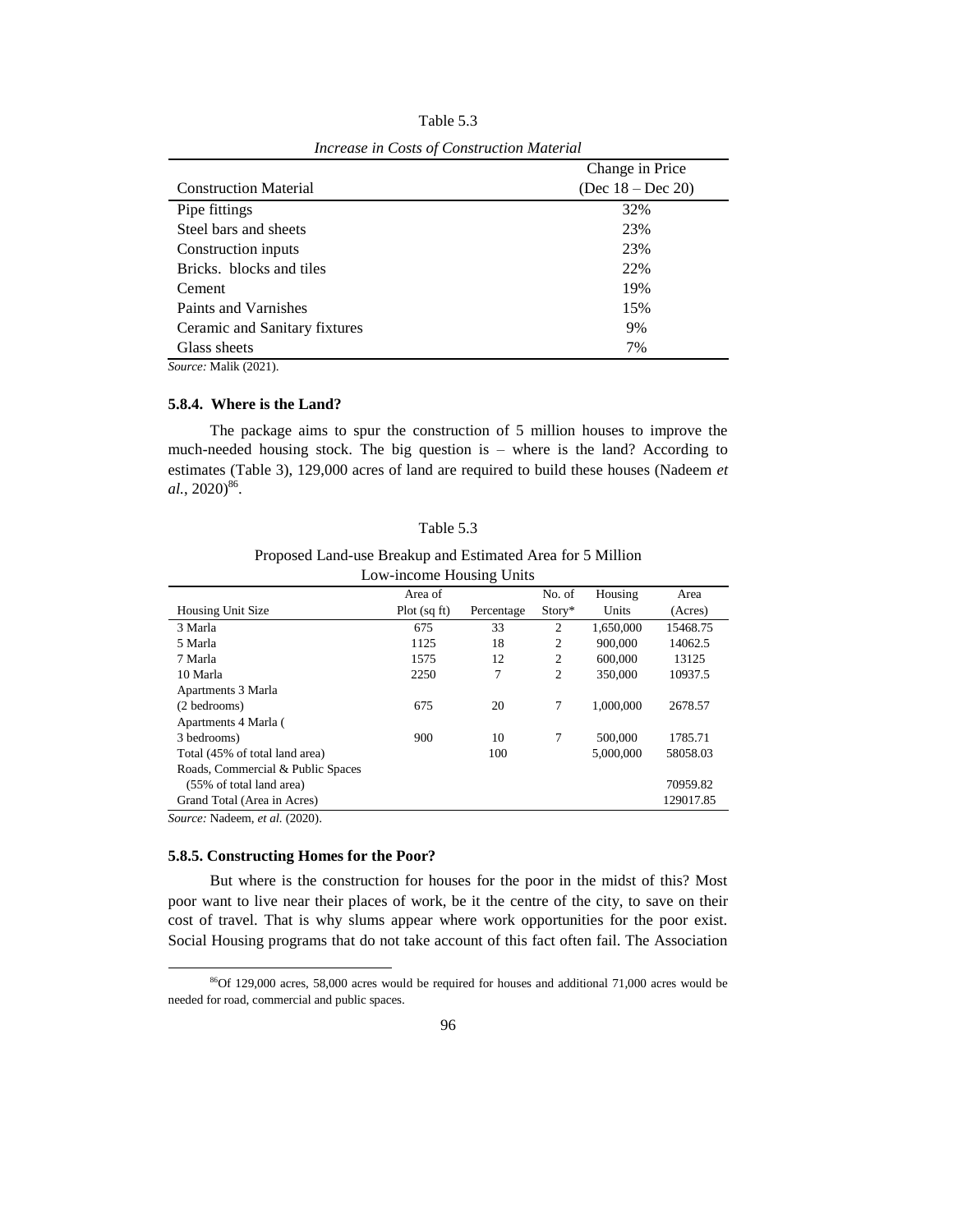of Builders and Developers (ABAD) in Karachi is aiming at the area around Superhighway and Hawkes Bay, where their members already own properties. Both these areas are far away from existing markets, and Hawkes Bay is not connected with public transport (Samaa, 2020). The land is most expensive in the city centres. It is where most job opportunities exist and where poor people want to live. Building houses far away from city centres will add to the miseries of the poor by increasing travel time and cost.

### **5.8.6. A Market for Plots**

Pakistan's real estate market has predominantly been a 'plot' market. As figure (5) below shows plots are more profitable ventures than houses. Prices of plots have risen more sharply in comparison to the house prices. This reflects speculative investments in plots in major cities. SBP (2019) reports that many large industrial conglomerates diverted funds to real estate in search of quick returns instead of investing in their industries. The real estate sector has been the 'go-to' avenue for high net-worth individuals/firms for many years now. Anecdotal evidence suggests that a 125 square yard plot in the commercial area of Bahria Town Karachi has gone up by Rs. 9 million in two years.



**Fig. 8. Percentage Increase in Property Prices between June 2013 and June 2018 in Major Cities of Pakistan**

*Source:* SBP (2019).

Even registration forms for the newly opened sector sell for close to Rs. 100,000, generating millions in profit (Dawn, April 8, 2019). This speculative aspect of the real estate—rather 'plot market' has overtaken building houses as the most lucrative activity. Most buyers of the plot keep them as a holding to sell a few years later at exorbitant profits. A recent study by the Urban Unit Lahore found that 68 percent of plots in approved housing societies were vacant (Urban Unit 2019). The elite has basically captured the real estate business. Only 33 percent of the households in the total population can afford to buy a house (ibid).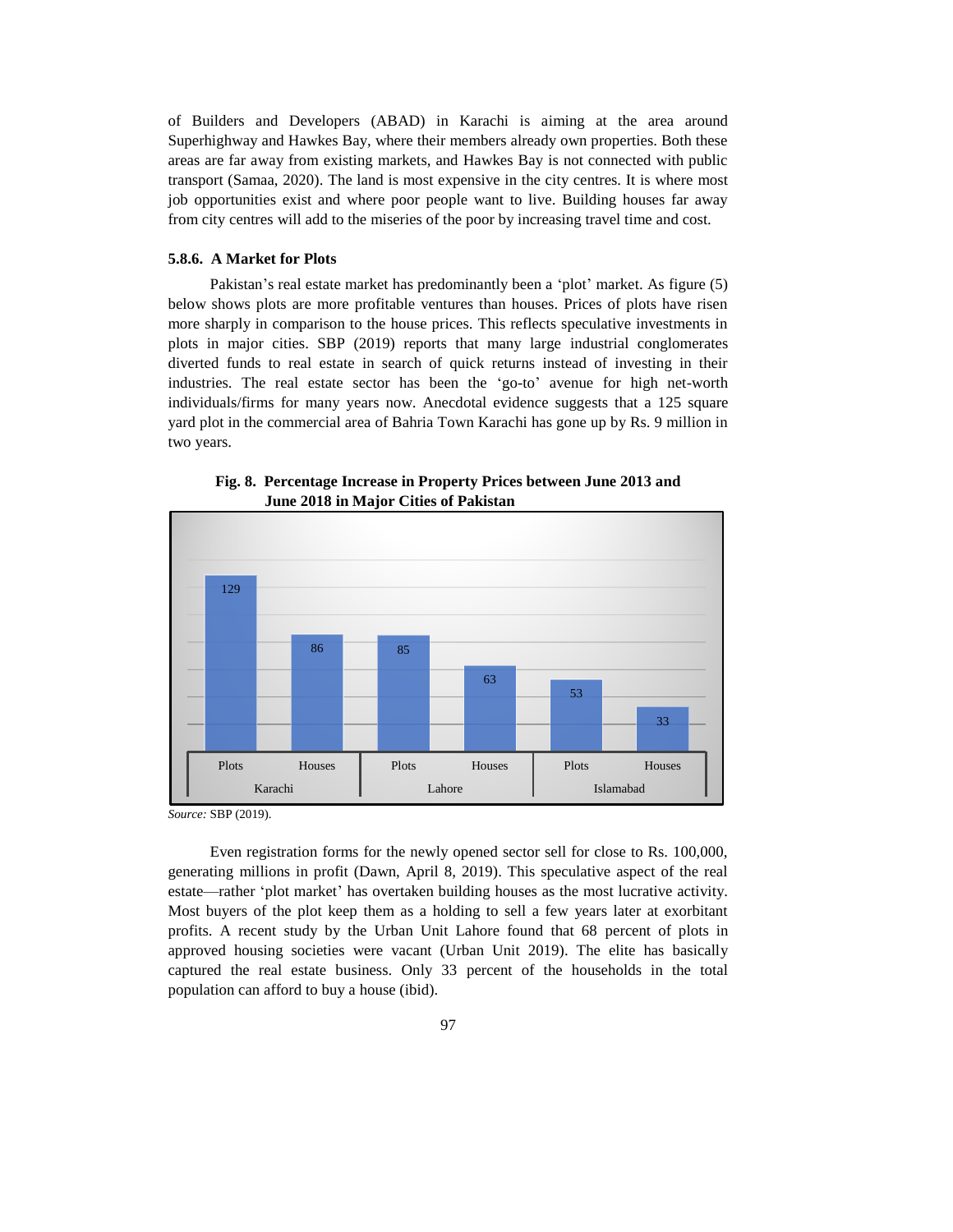## **5.8.7. Mortgage Reform**

House purchase requires a significant up-front investment which is a big hurdle in ownership. Mortgage finance is an important instrument to make house ownership affordable for people with limited resources. The housing mortgage market is underdeveloped and under-utilised in Pakistan. It has the lowest house mortgage ratio in South Asia (0.25 percent of GDP), whereas India has 11 percent, Sri Lanka 8 percent, and Bangladesh 3 percent (Tola, 2020). The absence of the Foreclosure Law was the biggest hurdle for mortgage finance, forcing banks to adopt a cautious stance for risky investment – lending to the middle or low-income groups. In July 2019, a Foreclosure Law was promulgated by the President in the form of an ordinance titled 'An ordinance to provide for the efficient recovery of mortgage-backed securities by financial institutions' (Ordinance No. IX of 2019) to remove this glitch. The State Bank of Pakistan has also announced regulatory measures to supplement the government's initiatives. Defining a low-income house as one that (1) has a maximum value to PKR. 3 million; (2) has a covered area of up to 850 sq. ft., a loan size of up to PKR. 2.7 million can be availed against it (SBP, March 2019). To facilitate banks/DFI, the reserve requirements against low-cost housing finance portfolio was withdrawn.



**Fig. 9. Housing Backlog and Mortgage**

It should also be noted that subsidising asset acquisition does not lead to poverty alleviation. Often it is a one-time gift to a selected few and not a poverty alleviation program.

More than assets, the poor need sustained growth in their incomes to build and hold on to assets. There is no gainsaying that this will only happen through accelerated growth in the country, which is sustained for about 20 years. As noted in the Framework of Economic Growth (2011), what is required is a coherent set of policies that deregulate the economy for investment to take off. Repeatedly, in the context of Urban Development, that can be achieved through regenerating cities, catalysing economic activity, and easing the businesses in formal and informal sectors.

*Source:* Tola (2020).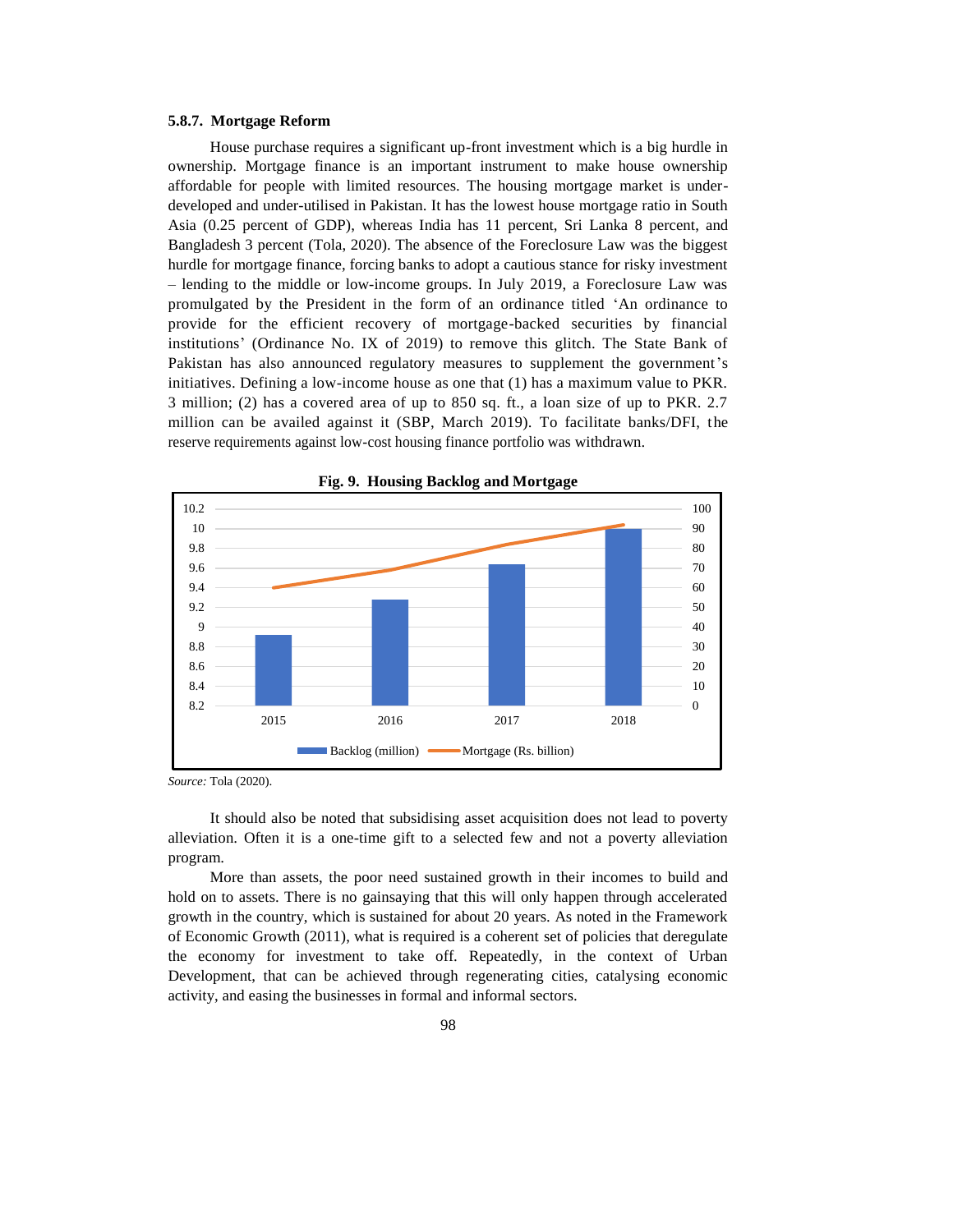# **5.9. P.M CONSTRUCTION PACKAGE—THE GROUND REALITIES**

To understand the ground realities, a small survey was conducted. Twenty respondents, owners of 5 and 3 marla plots/houses, were selected for this purpose. Due to Covid restrictions, a convenient sampling approach was adopted. A cantonment area of Rawalpindi, namely respondents living within a 1 km radius of the Lalazar cantonment region, was chosen. The responses from the survey are given in the following bullets.

- The project is time-bound, and the construction is a slow, time-consuming activity.
- After the purchase of the plot, it takes one year to get a construction permit from different departments of the Cantonment Board of Rawalpindi. These departments are Rawalpindi *kachehri*, Tehsil Office, Chaklala Cantt Board, Station Headquarter, and security clearance from the military Intelligence.
- Due to the COVID-19 pandemic, workers' health has to be given due importance, which slows the process.
- Construction material has become costlier, and there is a big gap between the package amount (PKR. 2.7 million) and the actual price of the house.
- 5 *marla* house (double story) costs between PKR 10 to 15 million, and the maximum mortgage amount is 2.7 million for five *marla* houses (Mortgage figures are taken from Meezan Bank Website).
- This makes a five *marla* house out of reach of the poor and lower-middle class.
- Almost all the interviewees had constructed their houses using their own sources.
- There is a perception that the package is for the upper-middle class and not for the poor.
- Further, the respondents felt that the procedure for acquiring the loan is complicated.
- In short, the study could not find a single person who had availed of the house loan.
- The respondents were unaware of any person in their extended circle (friends and family) who had purchased a five *marla* house in PKR. 2.7 million.
- Authorities should allow the purchase of old houses as their prices are low.
- Poor people want to shift in the house after getting the loan amount and don't want to wait for the construction. In this way, they can convert their rents into installments right away.
- The project is time-bound, and the government should extend the period for construction.

# **5.10. THE WAY FORWARD**

This construction package announced by the Prime Minister marks a departure from earlier policies and seeks to revive construction. We can identify three policy initiatives from the PMs Construction Package:

(1) The Covid pandemic has hit hard across all sectors of the economy. This package was introduced to provide livelihoods to the most vulnerable segment of society.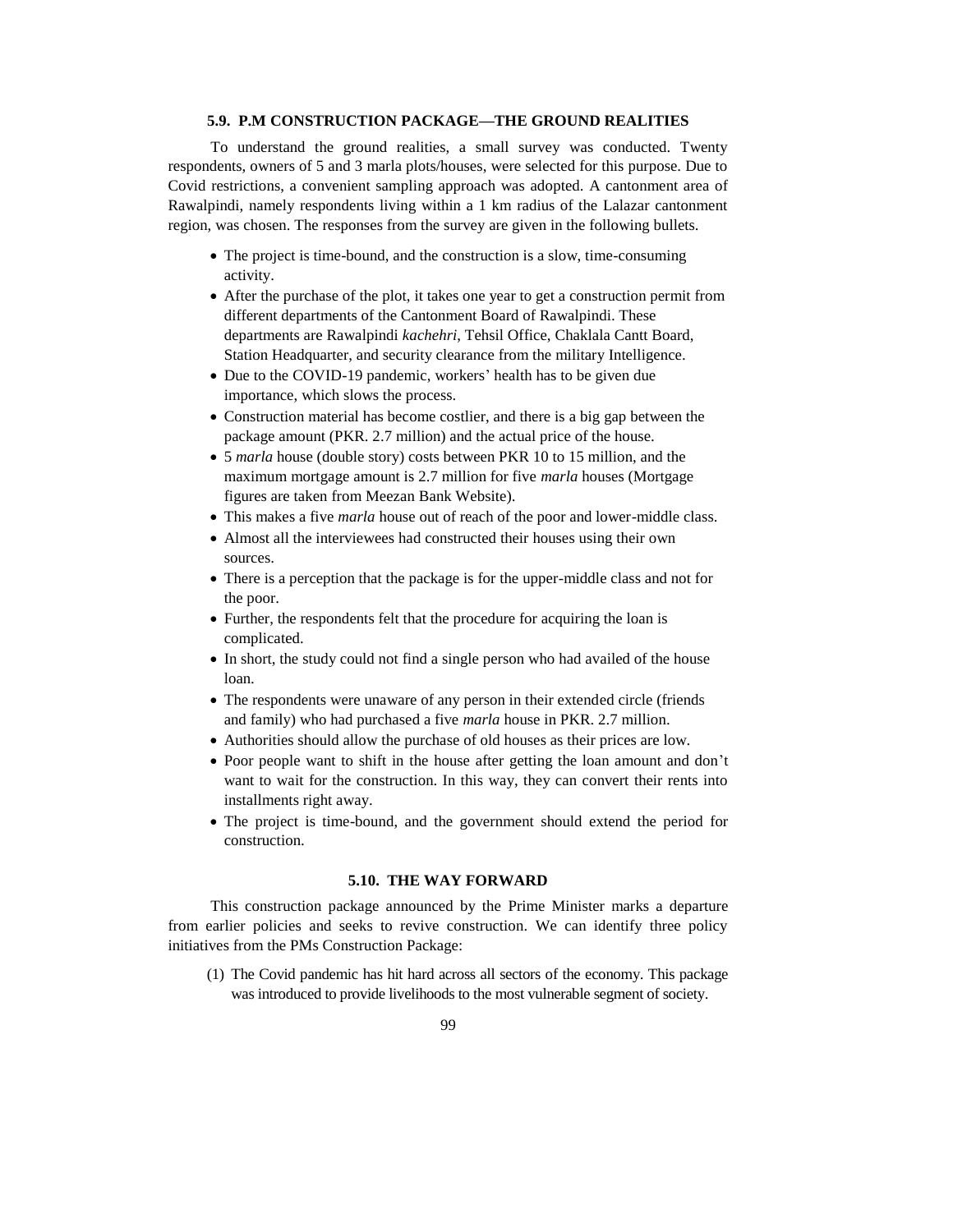- (2) Providing homes to the poorest segments of society.
- (3) To lend support to the construction sector, which has sagged due to the documentation drive of the government earlier.

The initiative is huge and intent laudable but is it pitched rightly to serve the above three objectives. The general sentiment in the construction market is positive. Huge sums of money were stuck in the real estate after the documentation drive. The three-year amnesty will help them whiten their money by buying assets and free stuck-up money by selling property.

The Prime Minister conjectures, and rightly so that the construction sector employs a large number of informal workers and needs a special package to revive the economy and livelihoods.<sup>87</sup> Even though he may not be off the mark, the question remains - is it the right way to hand out the 'incentive package', or do market development and deregulation steps need to be taken to get full-scale benefits from it? The construction package in silos is akin to the sellers without the buyers. Urban development is the key to increasing economic activity, which is essential for creating buying powers for people to purchase housing units. We delineate an urban reform agenda that is needed in conjunction with the construction package for a more profound effect on the living conditions of the urban poor.

## **5.10.1. High-rise Mixed-use Construction or Sprawl**

The commonly held belief that the construction industry mobilises 40 other industries holds true only when we include complex, mix-use, high-rise buildings and places of public entertainment and leisure along with residential plazas. The rhetoric must be complemented with the right act.

## **A House is a flat in Big Cities.**

"Globally, people in big cities live in apartments in mixed-use neighborhoods with ease of access that encourages foot traffic eliminating the need for cars. Why is it that the Naya Pakistan Housing authority is still looking to build suburban housing for the poor far away from the city? Pakistani policy needs to learn from big cities in other countries and accept that large cities cannot be vibrant entities by spreading horizontally and must adopt the vertical growth model." Haque and Khurshid (2020)

The construction in urban planning has to move beyond the single-family households to urban regeneration, allied infrastructure, and city life that supports agglomeration.

Pakistan is now substantially urbanised. Using satellite data, Ali (2013) shows that 70 percent of Pakistan's population lives in urban centres. Some of the world's biggest cities are in Pakistan. As per Noman (2020), ten cities host more than 50 percent of the total urban population in Pakistan. Any proposal for construction must focus on regenerating these cities and making them poor-friendly.

<sup>87</sup> We discuss this in detail below.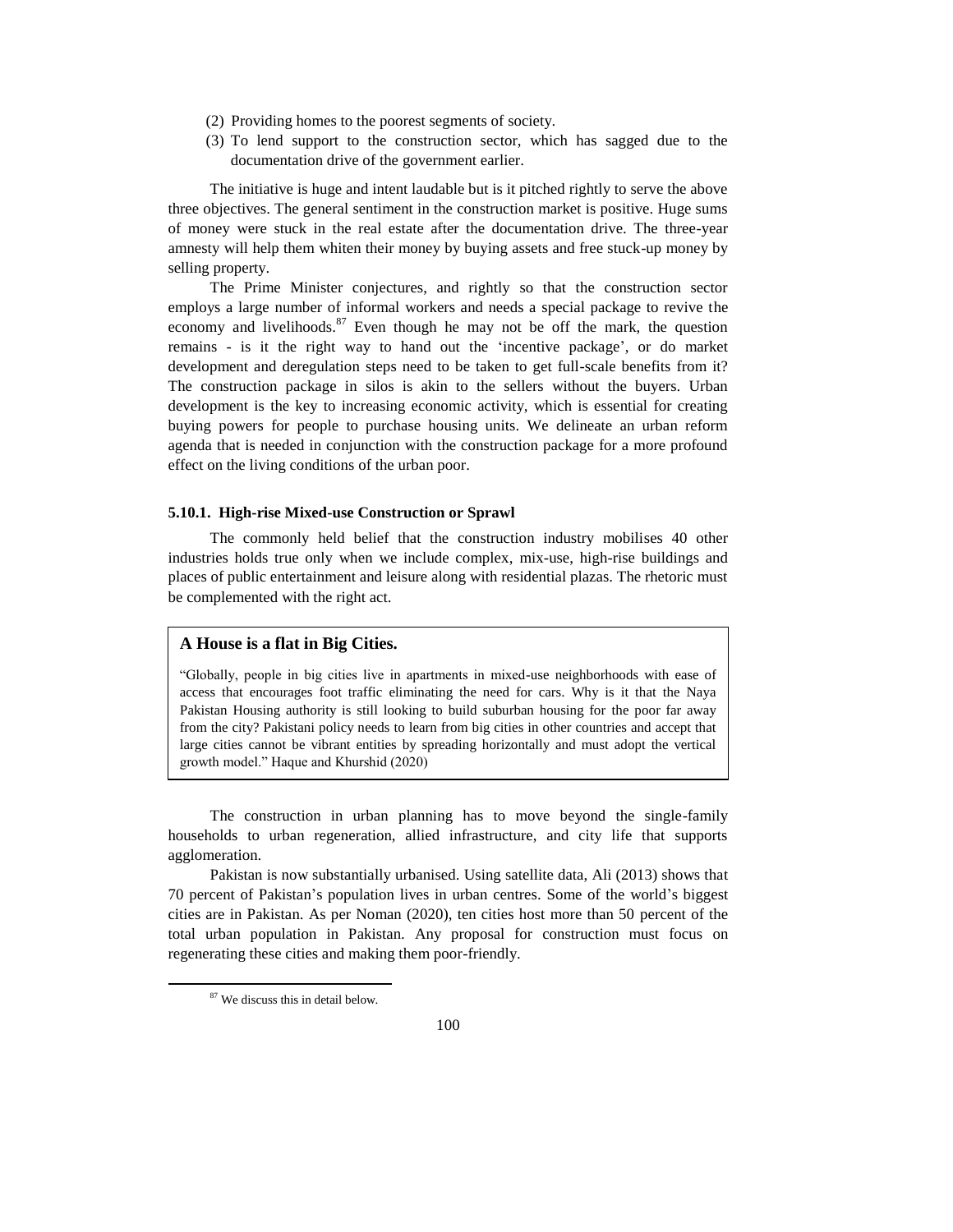The package does not underscore any area or type except housing. This lack of focus does benefit the status-quo that alarmingly leads to grave urban sprawl and gated communities. The investors are more interested in constructing houses with separate land values to ensure a high return on their investment at the cost of urban sprawl and geographic spread.

The cities in Punjab have spread at an alarming rate. Therefore, the package needed to be focused, and authorities must focus on urban regeneration, high-rise construction, and high-density buildings, as desired by Prime Minister, to:

- (a) Avoid geographic spread,
- (b) Avert high-transportation costs and affiliated pollution costs,
- (c) Have sustainable and regenerated cities.

The country needs to have scores of cranes working every hour to be completing large construction projects. Haque (2017) has, time and again, asked the question, "where are the tower cranes?". The answer despondently persists as "nowhere in Pakistan."

#### **5.10.2. Urban Regeneration**

Given the prime minister's desirous agenda for urban development, *Urban Regeneration* can have the highest pay-off. The city centres of our big cities (Sadars in various cities) are all dying because planners have overregulated them. Onerous and erroneous building regulations prevent slums from rejuvenating. Even older middle-class neighbourhoods that are now in city centres such as Lal Kurti in Pindi, Misery Shah and Samanabad in Lahore, Douglas Pura in Faisalabad have poor living conditions, devoid of deserved economic activity and betterment of city; that makes the identity of the city questionable and kaleidoscopic. The planning paradigm thus far has been to forget these areas and build low value-added sprawl (Haque 2015). This is important because the current construction package brings no directive that could engender dividends of [high](https://www.pide.org.pk/pdf/Policy-Viewpoint-12.pdf)[rise](https://www.pide.org.pk/pdf/Policy-Viewpoint-12.pdf) and urban regeneration. Any national construction plan must also consider urban regeneration to elevate life in preexisting urban areas (PIDE Viewpoint [16\)](https://pide.org.pk/pdf/Policy-Viewpoint-16.pdf).

In response to urban sprawl and the negative density per square kilometre of population, PIDE has repeatedly convened discourse on the need of having high-rise buildings. In a recent consultation, the PIDE and stakeholders concluded the need of having high-rise buildings in various cities, including [Lahore.](https://www.pide.org.pk/pdf/Policy-Viewpoint-12.pdf) The PIDE has argued that this high-rise culture shall:

- (a) Reduce the cost of housing units,
- (b) Lessen the welfare and municipality cost and expenditures,
- (c) And avert urban sprawl.

### **5.10.3. (De)Regulations**

Like most markets in Pakistan, archaic construction regulations have seldom been reviewed; and the PIDE has long resounded that we need to re-imagine our markets. The construction industry is a very good example of how construction, which is a leading sector in other countries, has been curbed by excessive regulation. PIDE has also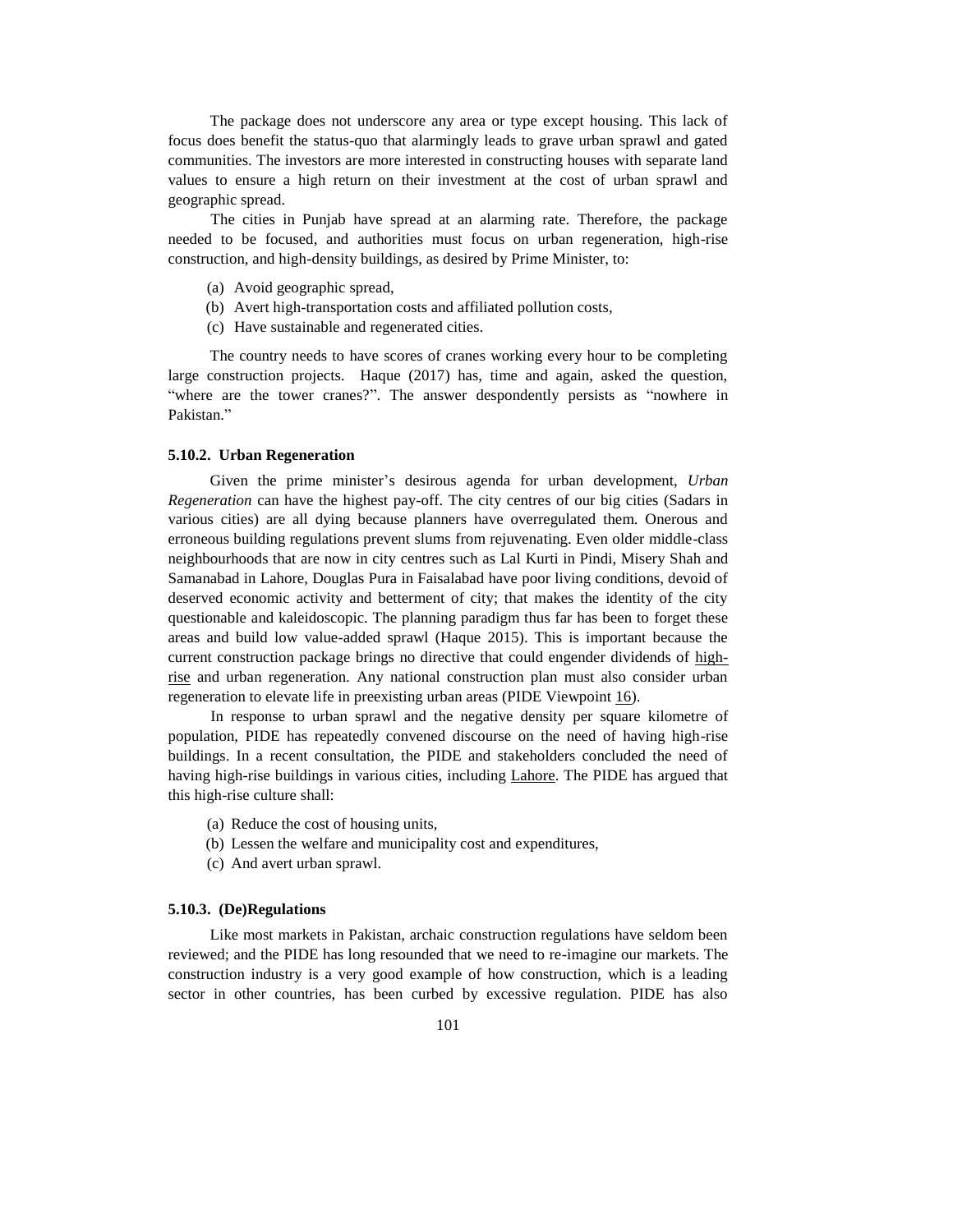argued—and Planning Commission in 2011 conceded this argument in Framework of Economic Growth—that the path to high sustainable growth has to include a period of high-rise buildings in Pakistani cities. And these buildings have to be complex construction within cities, and not sprawl.

To make this happen, several ideas that we have examined, and proposed, are:

- (a) Make cities cohesive and defined: The promise of local governments eludes us. But even with local government, we have to ensure that cities have coherent jurisdictions and even designated areas. Lahore, for example, is divided into almost five overlapping jurisdictions of LDA, Municipal Corporation, DHA, Cantt, etc., and Karachi has 19 agencies, including DHAs, Municipalities, Federal Housing Schemes. Moreover, there are no defined city limits, and mere plot making stretches cities in strange directions.
- (b) The flat is the unit of living in large cities: Whereas in all large cities worldwide, the unit of living is flat, in most of our cities (except perhaps Karachi), planners are holding on to the notion of single-family homes with a garden to be the norm. Surprisingly, the planners remain unaware that the poor cannot be accommodated in such single-family homes with a population running into millions. They had developed a social housing program for the poor in the rural areas around Lahore (Ashiana). The same pattern of mistakes is now being made in the NPHA.
- (c) Density gradients: Let city centres densify through the development of flats living in high (10 or more floors) or midrise (less than 10 floors) buildings and allow for mixed-use there. Density gradually reduces with distance from city centres.
- (d) Deregulation of cities: It should be emphasised that contrary to popular belief, the planner has no tools to develop clarity on where and what to build. Worldwide, people are moving away from the rigid planning of cities that is happening in Pakistan. More and more cities are now developing loose guidelines that allow markets to decide on usage, height, and cityscape. Zoning rules need to be relaxed.
- (e) Mobile cities with limited cars**:** The planners have, for decades, favoured cars, making mobility for the poor almost impossible. If we want serious development and construction, our paradigm on city mobility has to change. The current paradigm of excluding the poor is based on the use of a car and the preference for suburbia**.**

"A wholesale deregulation of the real estate sector to facilitate development, transactions, and investment is required. What is holding back real estate development is too many convoluted government regulations based on excessive requirements of permissions and documentation, and outmoded thinking. There is a clear need to check our mercantilist approach and recognise that all economic activity, including real estate investment and development, is productive. In fact, economic activity begins with purpose-built real estate in cities." Haque and Khurshid (2020).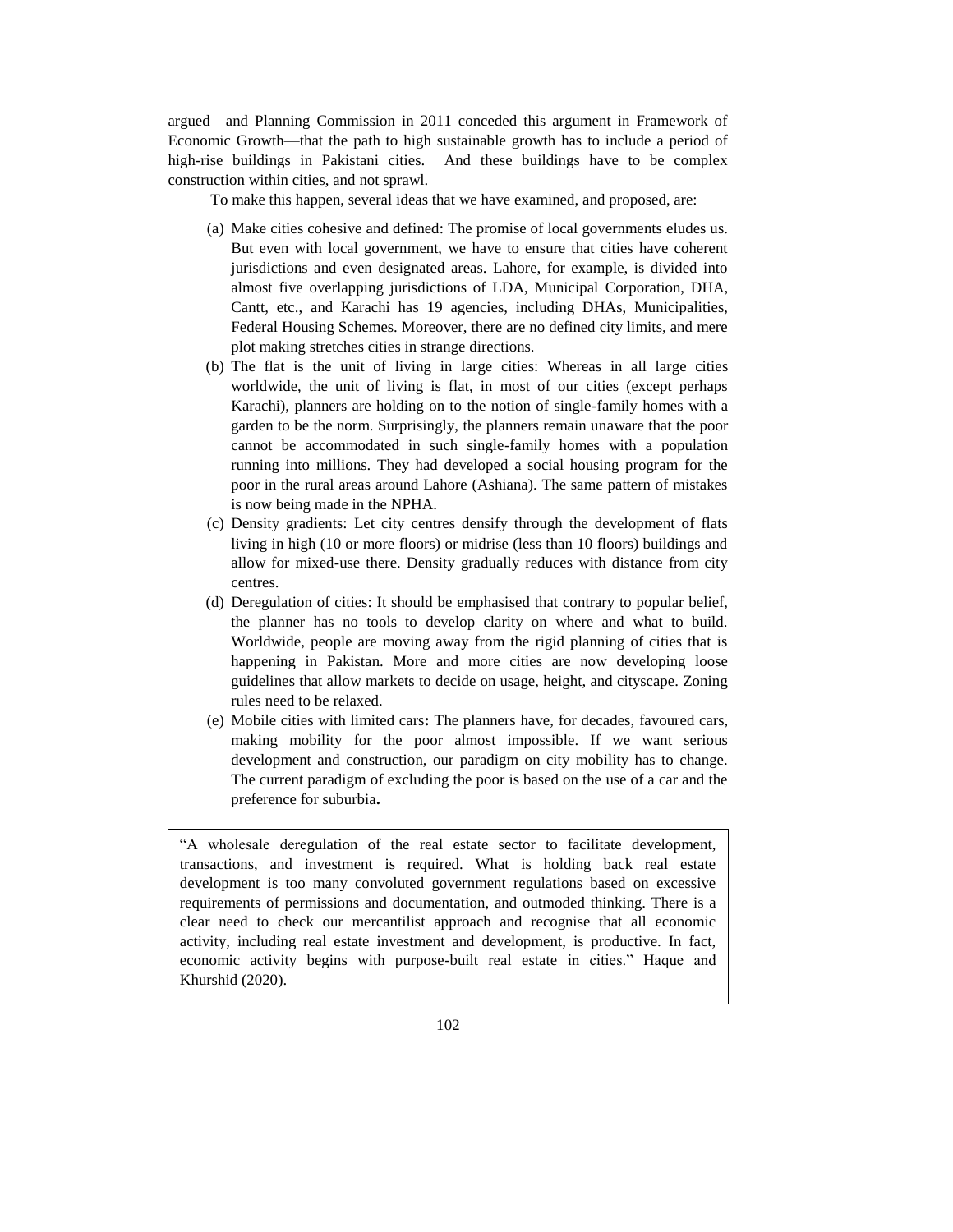### **5.10.4. Simple Rules and their Enactment**

The government needs to ensure the uniformity and simplicity of rules to incentivise the developers across the board. The expectation of high-rise and other housing projects to be completed within less than two years is unrealistic. Also, the investors do need liquidity of resources for such large projects. The limited time shall only help the plot-making housing-construction business. Therefore, the state needs to introduce simple laws and do away with the complicated rules and regulations; for they only serve to impede construction and development.

Because of uncertainty due to Covid-19, there's a lack of demand. Thus, the developer must encourage affordable housing units in high-rise buildings, and the state can facilitate them. The construction is imminent, and the government needs to devise easy mechanisms of desired and required construction. For that, the government can start deregulating the system rather than further layering regulations.

### *Missing Elements of Reform*

The government can use this moment to incentivise and streamline its preferences by:

- (a) Enacting (simplifying) laws and reducing the layered over-regulation of markets,
- (b) Relaxing Zoning Laws.
- (c) Encouraging and incentivising high-rise and mixed-use buildings,
- (d) Push further for the condominium law, multiple ownership laws, and reducing the costs of housing units,
- (e) increasing the timeline of incentives for the investors making high-rise, mixeduse buildings,
- (f) Promoting urban regeneration in Pakistan,
- (g) Working with financial institutions to encourage financing for high-rises,
- (h) Punjab, KP, and Islamabad have introduced the amendments in tax ordinances, and the rest need to follow the course,
- (i) The government must encourage the high-rise buildings to construct apartments that shall:
	- (i) Assist in creating more housing units,
	- (ii) Build residential spaces at lower costs,
	- (iii) Decrease the transportation costs and other municipality outlays.
	- (iv) High Building Intensity

The construction package in silos is as ineffective and worse off as the sellers without the buyers. Urban development is key to increasing economic activity, which is essential for creating buying powers for people to purchase the housing units.

The dwindling buying power must be aided two-sided: a) the economic activity can generate employment and increase purchasing power, b) high-rise and apartment-buildings can reduce the inflated costs of house ownership through condominiums and apartments.

Multiple ownership, the establishment of mixed-use buildings, allowance of electricity, and other utility installments as per requirements can ease the process of doing the construction right (PIDE Viewpoint [12\)](https://www.pide.org.pk/pdf/Policy-Viewpoint-12.pdf)*.*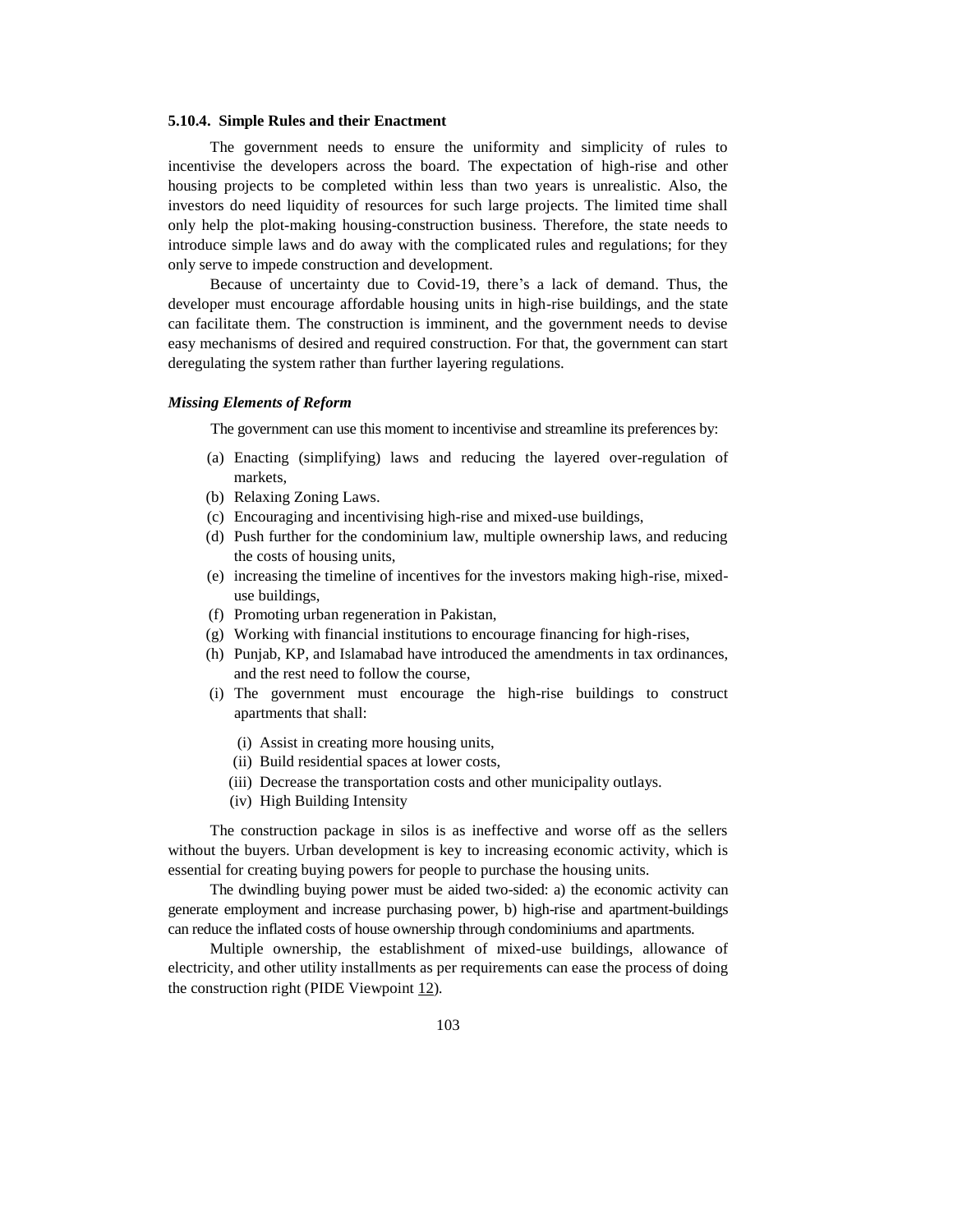# **ANNEXURE 1**

| <b>Strengths</b>                  | Weaknesses                              |
|-----------------------------------|-----------------------------------------|
| Steady growing demand             | Lack of technical Innovation            |
| Abundant labour force             | Highly impacted by allied industries    |
| Government incentives and support | Deadlines and delays                    |
| Readily available raw material    |                                         |
| Increased government spending     |                                         |
| <b>Threats</b>                    | <b>Opportunities</b>                    |
| Low barriers to entry             | Naya Pakistan Housing Scheme Initiative |
| Possibility of lockdown           | Government initiatives                  |
| Exchange rate fluctuations        | Lower capital gains tax                 |
| Inflation                         | Advancement in technology               |

*SWOT Analysis of Construction Sector*

*Source:* PACRA (2021).

#### **REFERENCE**

- Ahmed, K. (2021). Pakistani builders say 60 percent construction projects on standstill amid rising material costs. Retrieved from: https://www.arabnews.pk/ node/1966751/pakistan
- Ali, R. (2003, up. 2013). *Understanding urbanisation.* In S. A. Zaidi (ed.). *Continuity and change: Socio political and institutional dynamics in Pakistan*. Karachi: City Press.
- Aurora (2020). Will the construction industry revive Pakistan's economy? Retrieved from[: https://aurora.dawn.com/news/1143877](https://aurora.dawn.com/news/1143877)
- Board of Investment (undated). Housing and construction. Retrieved from: <https://invest.gov.pk/housing-and-construction>
- Business Recorder (2020). 'Construction industry development board' to be set up. Retrieved from:<https://www.brecorder.com/news/amp/592279>

Business Recorder (2021). Construction sector: Over 1070 projects worth Rs 383 Bn Investment Registered. Published 07 May 2021. Retrieved from: <https://www.brecorder.com/news/40091036>

Dawn (2021). Cement makers to expand production capacity by 40pc. Retrieved from: <https://www.dawn.com/news/1622795>

Express Tribune (2022). Housing, construction finance spikes 85 percent Disbursements for Mera Pakistan Mera Ghar scheme increase Rs38 billion. Retrieved from: <https://tribune.com.pk/story/2337515/housing-construction-finance-spikes-85>

Express Tribune (2022). Steel prices fall Rs5,000 per ton. Retrieved from:

https://tribune.com.pk/story/2339856/steel-prices-fall-rs5000-per-ton

Express Tribune (2021). Construction Cost Hits New High. Retrieved from: <https://tribune.com.pk/story/2327691/construction-cost-hits-new-high>

- GOP (2017-18) Pakistan Economic Survey. Economic Advisor's Wing. Finance Division. Government of Pakistan. Islamabad.
- GOP (2019-20) Pakistan Economic Survey. Economic Advisor's Wing. Finance Division. Government of Pakistan. Islamabad. Retrieved from: [http://www.finance.gov.pk/survey\\_1920.html](http://www.finance.gov.pk/survey_1920.html)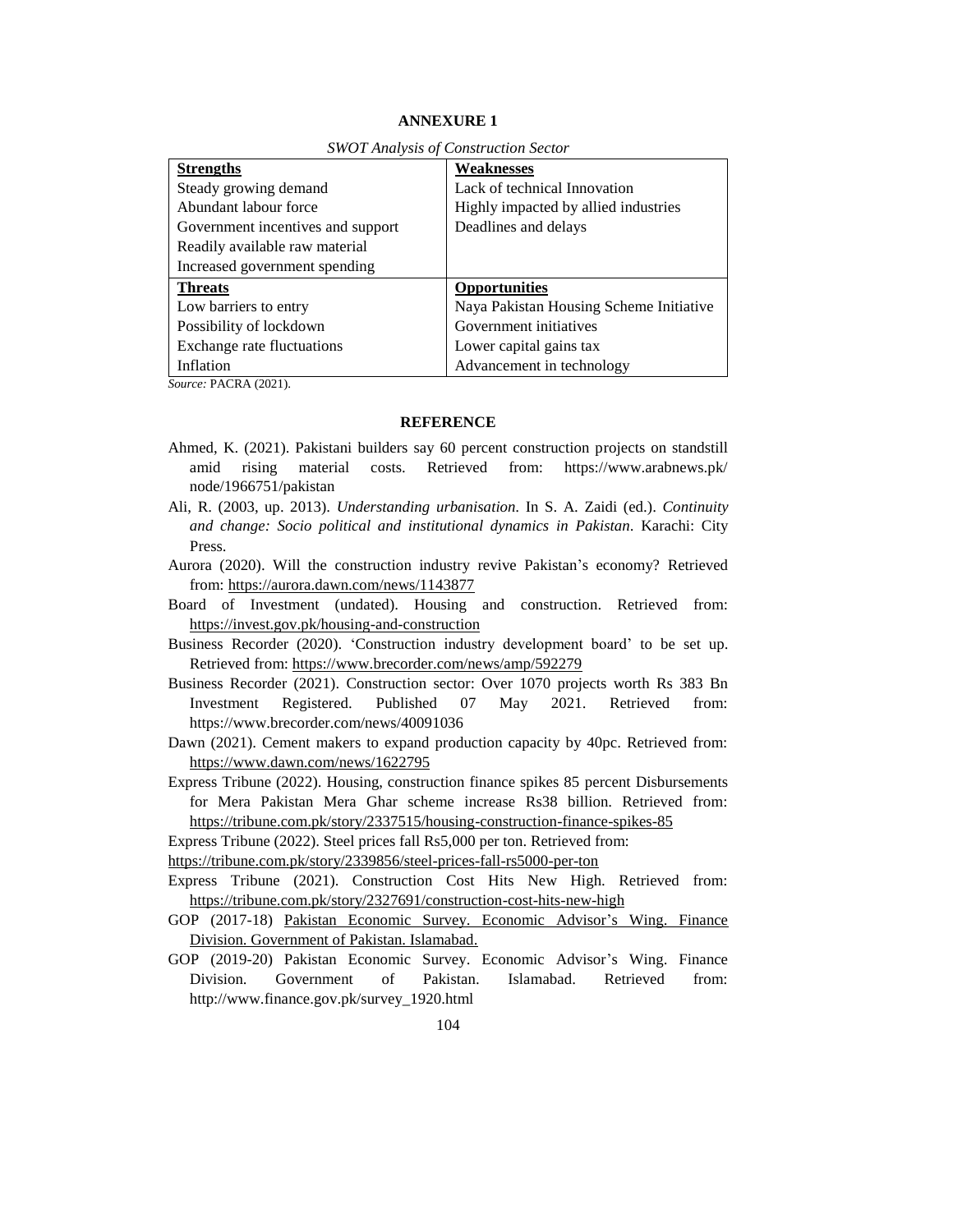- Haque, N. (2015). Flawed Urban Development Policies in Pakistan. Working Paper 119. Pakistan Institute of Development Economics
- Haque, N. (2017). Looking Back: How Pakistan became Asian Tiger by 2050. Karachi: Kitab.
- Haque, N. and N. Khurshid (2020). Construction Without Real Estate Development. PIDE Working Paper Series No 2020: 9. Pakistan Institute of Development Economics. Islamabad.
- Islam, M. (2006). WTO and Pakistan's Construction Sector. *Policy Perspectives, 3*(1), 81-99. Retrieved June 15, 2020, from: [www.jstor.org/stable/42909153](http://www.jstor.org/stable/42909153)
- Khan, R. A. (2008). Role of Construction Sector in Economic Growth: Empirical Evidence from Pakistan Economy. Paper presented at the First International Conference on Construction in Developing Countries. August 4-5, 2008, Karachi, Pakistan.
- Malik, P. (2021). Increase in Construction Cost in Pakistan Over the Last 3 Years. Retrieved from: [https://www.aboutpakistan.com/blog/increase-in-construction-cost](https://www.aboutpakistan.com/blog/increase-in-construction-cost-in-pakistan-over-the-last-3-years/)[in-pakistan-over-the-last-3-years/](https://www.aboutpakistan.com/blog/increase-in-construction-cost-in-pakistan-over-the-last-3-years/)
- McKinsey Global Institute (2017). Reinventing Construction through a Productivity Revolution. [https://www.mckinsey.com/business-functions/operations/our](https://www.mckinsey.com/business-functions/operations/our-insights/reinventing-construction-through-a-productivity-revolution)[insights/reinventing-construction-through-a-productivity-revolution](https://www.mckinsey.com/business-functions/operations/our-insights/reinventing-construction-through-a-productivity-revolution)
- Minhas, N. (2021). Pakistan's Failure to promote Low-Cost Housing? A Historic Overview. Retrieved from: [https://www.globalvillagespace.com/pakistans-failure-to](https://www.globalvillagespace.com/pakistans-failure-to-promote-low-cost-housing-a-historic-overview/)[promote-low-cost-housing-a-historic-overview/](https://www.globalvillagespace.com/pakistans-failure-to-promote-low-cost-housing-a-historic-overview/)
- Mir, A. H., M. Tanvir, A. Z. Durrani (2007). Development of Construction Industry  $-A$ Literature Review. Discussion Paper Series. Technical Note 1. Pakistan Infrastructure Implementation Capacity Assessment (PIICA). Retrieved from: <https://openknowledge.worldbank.org/handle/10986/7743?locale-attribute=fr>
- Nadeem. M., M. Asim, A. Muiz, Q. Abbas (2020). Is it a Dream or Reality of Five Million Housing Unit Construction in Pakistan? A Review of House Construction Approaches and Measures. *Pakistan Economic and Social Review,* 58: 269-296.
- NPHA (2020). [https://nphp.com.pk/naya-pakistan-housing-project-corner-stone-of-ptis](https://nphp.com.pk/naya-pakistan-housing-project-corner-stone-of-ptis-economic-uplift/)[economic-uplift/](https://nphp.com.pk/naya-pakistan-housing-project-corner-stone-of-ptis-economic-uplift/)
- PACRA (2021). Construction Sector. The Pakistan Credit Rating Agency Limited. Retrieved from: [https://www.pacra.com/sector\\_research/Construction%20-](https://www.pacra.com/sector_research/Construction%20-%20PACRA%20Research%20-%20Mar) [%20PACRA%20Research%20-%20Mar'21\\_1617193074.pdf](https://www.pacra.com/sector_research/Construction%20-%20PACRA%20Research%20-%20Mar)
- PIDE (2020) PIDE's Webinar on Prime Minister's Construction Package. Retrieved from: [https://pide.org.pk/index.php/89-pide/research/seminars/699-webinar-on-prime](https://pide.org.pk/index.php/89-pide/research/seminars/699-webinar-on-prime-minister-s-construction-package)[minister-s-construction-package](https://pide.org.pk/index.php/89-pide/research/seminars/699-webinar-on-prime-minister-s-construction-package)
- PIDE (2020). The Islamabad Master Plan. PIDE Policy Viewpoint 16. Pakistan Institute of Development Economics. Islamabad
- PIDE (2020). Lahore's Urban Dilemma- Doing Cities Better. PIDE Policy Viewpoint 12. Pakistan Institute of Development Economics. Islamabad
- PIDE (2007). Renew Cities to be Engines of Growth. PIDE Policy Viewpoint 2. Pakistan Institute of Development Economics. Islamabad
- Profit (2020). Pakistan's 2020 real estate prospects and challenges. Retrieved from: [https://profit.pakistantoday.com.pk/2020/03/12/pakistans-2020-real-estate-prospects](https://profit.pakistantoday.com.pk/2020/03/12/pakistans-2020-real-estate-prospects-and-challenges/)[and-challenges/](https://profit.pakistantoday.com.pk/2020/03/12/pakistans-2020-real-estate-prospects-and-challenges/)